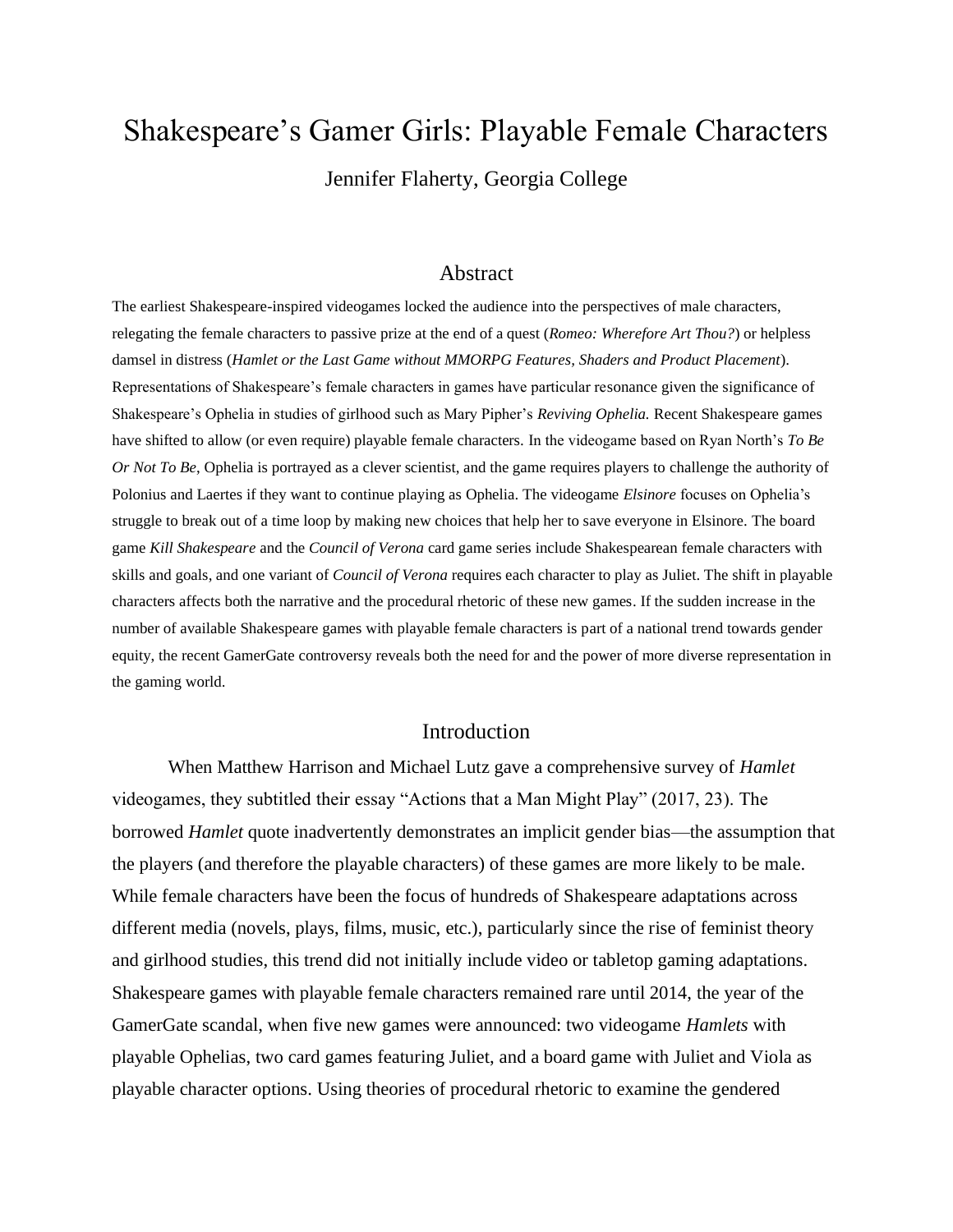implications of mapping Shakespeare's narratives onto rules-based games, this essay explores games that break the pattern established by previous games that automatically placed the player in the position of titular male characters such as Hamlet and Romeo. By allowing (or even requiring) players to take on the goals and perspectives of Shakespeare's female characters, these new games channel the rhetorical potential of gameplay to challenge preconceived notions of agency in both Shakespeare and gaming.

### Narrative as Procedure

To adapt Shakespeare's narratives to a gaming format typically involves blending the story with a rules-based system that links players with characters, and the identity of those characters matters both procedurally and narratively. Shakespeare was used as a cultural touchstone in Janet Murray's *Hamlet on the Holodeck*, a definitive study of narrative gaming and digital storytelling, referencing an episode of *Star Trek* which begins with Data assuming the role of Henry V before the Battle of Agincourt. Murray explains that digital environments are inherently "procedural, participatory, spatial, and encyclopedic"; combining rules-based system operations with responsiveness to user input creates "an environment that is both procedural and participatory" (1997, 71, 74). Further defining the role of procedure, Ian Bogost argues that videogames present "procedural rhetoric, the art of persuasion through rules-based representations and interactions rather than the spoken word, writing, images, or moving pictures" (2007, ix). Both Murray and Bogost use the "procedural power of the computer" and its "defining ability to execute a series of rules" as an explanation for the procedural nature of videogames (Murray 1997, 71). All gaming is procedural, however, so discourse about procedural rhetoric in videogames is also relevant to analyzing board games or card games. Bogost uses board games to "clarify the difference between [Brian] Sutton-Smith's *rhetorics of play*—the global, cultural roles for exploring themes like ownership and property—and the *procedural rhetoric of a game,*" noting that *Monopoly* and *The Landlord's Game* both deal broadly with the same cultural themes, but their different rules make contrasting arguments about "taxation and property ownership" (2007, 53). Harrison and Lutz's examination of *Hamlet*  videogames is a similar case study. All the games adapt *Hamlet*, engaging the themes of progress, fate, and power from Sutton-Smith's discourses of play, but their different approaches and procedures establish each game as a unique response to Shakespeare's text, using gameplay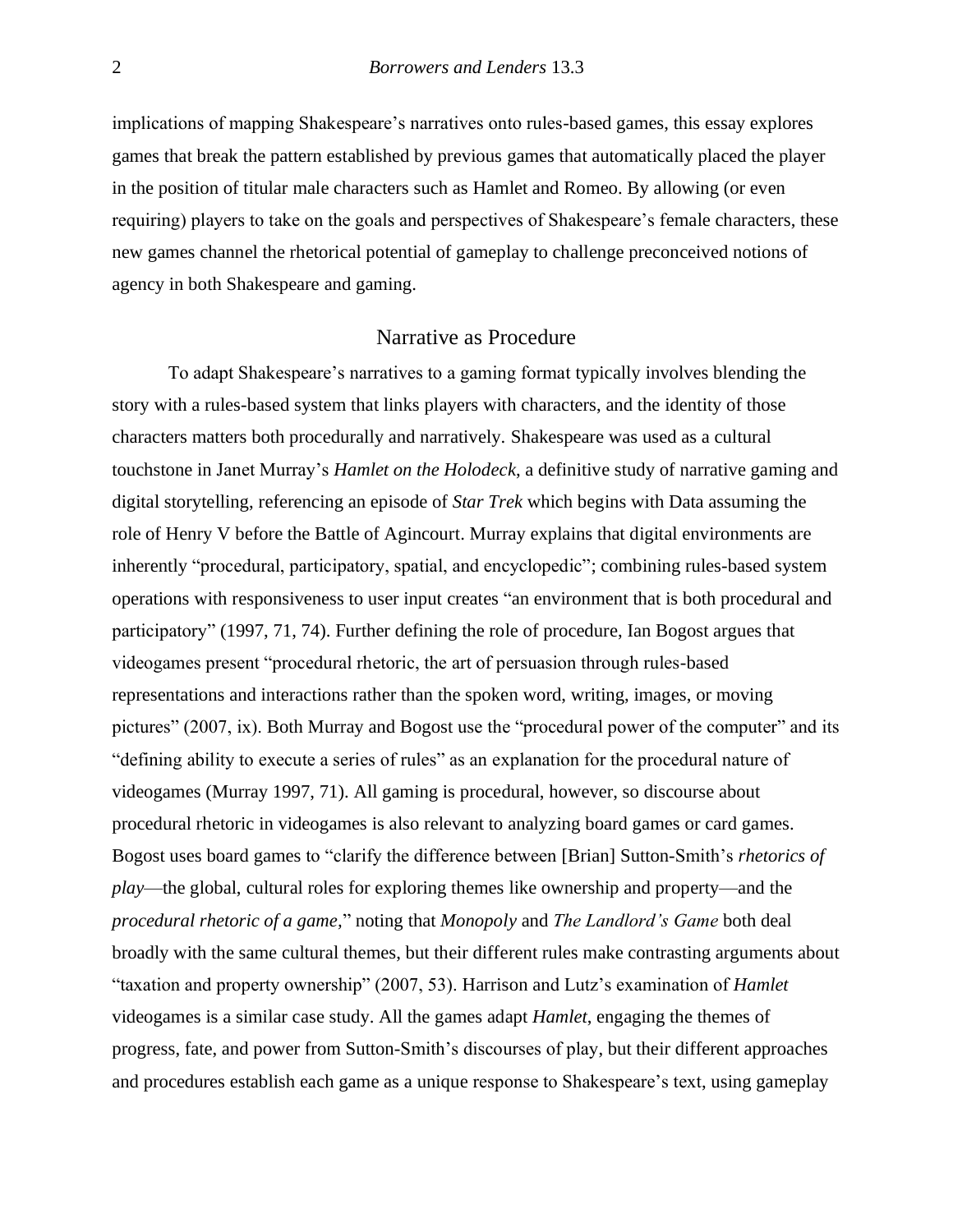to enter "a murkier territory of adaptation, remediation, and transformation" (Harrison and Lutz 2017, 24). The rules and structures of Shakespeare games therefore function rhetorically, as gaming procedure works with narrative content to make an argument through adaptation.

The recent Shakespeare games featuring female characters all fit Gina Bloom's category of "*drama-making games*, in which the player essentially inhabits or controls a Shakespearean character [. . .] the gamer does not impersonate the character in the guise of an actor, but rather becomes the character usually to change its outcome in a dramatic plot"  $(2015, 115)$ .<sup>1</sup> While not strictly bound by the plot of its source text, each game places its players in the roles of Shakespeare's characters as part of the gameplay. Drama-making games are a powerful argument against the tension that exists in games studies between "ludologists and narratologists: people who wanted to study games as abstract systems, on the one hand, and people who wanted to study them as narrative experiences on the other" (Margini 2017, par. 6). Geoffrey Way's study of Shakespeare videogames focuses on narrative, distinguishing between embedded narratives ("pre-generated narrative content" taken from Shakespeare's plays and mapped onto the game) and the emergent narratives ("new narrative experiences" that arise "through players' interactions with the game" $)$ <sup>2</sup> (2020, 5-6). Using gaming terms to analyze user-generated social media Shakespeare, Kylie Jarrett and Jeneen Naji emphasize "ludology—understanding games as play [. . .] a computer game cannot be understood without understanding the experience of its game-play" (2016, 9). Because procedure is tied so closely to plot in Shakespeare games, however, both the embedded narratives and the emergent narratives inform and are informed by the game structures. When players inhabit the avatars of known Shakespearean characters, the story affects rules-based systems by influencing the characters' actions, abilities, and goals. The identities of the playable characters and the ways in which the player can alter or adhere to Shakespeare's plot through gameplay come together to create a representational argument that inherently ties structure to narrative and agency.

## Who Are the Players?

As Carrie Heeter notes in *The Routledge Companion to Video Game Studies*, "games intricately intersect with gender identity and act as a lightning rod for internal and social negotiations about appropriate portrayals and performance of femininity" (2014, 373). The unnoticed default of male playable characters (and/or male players) is built into the procedural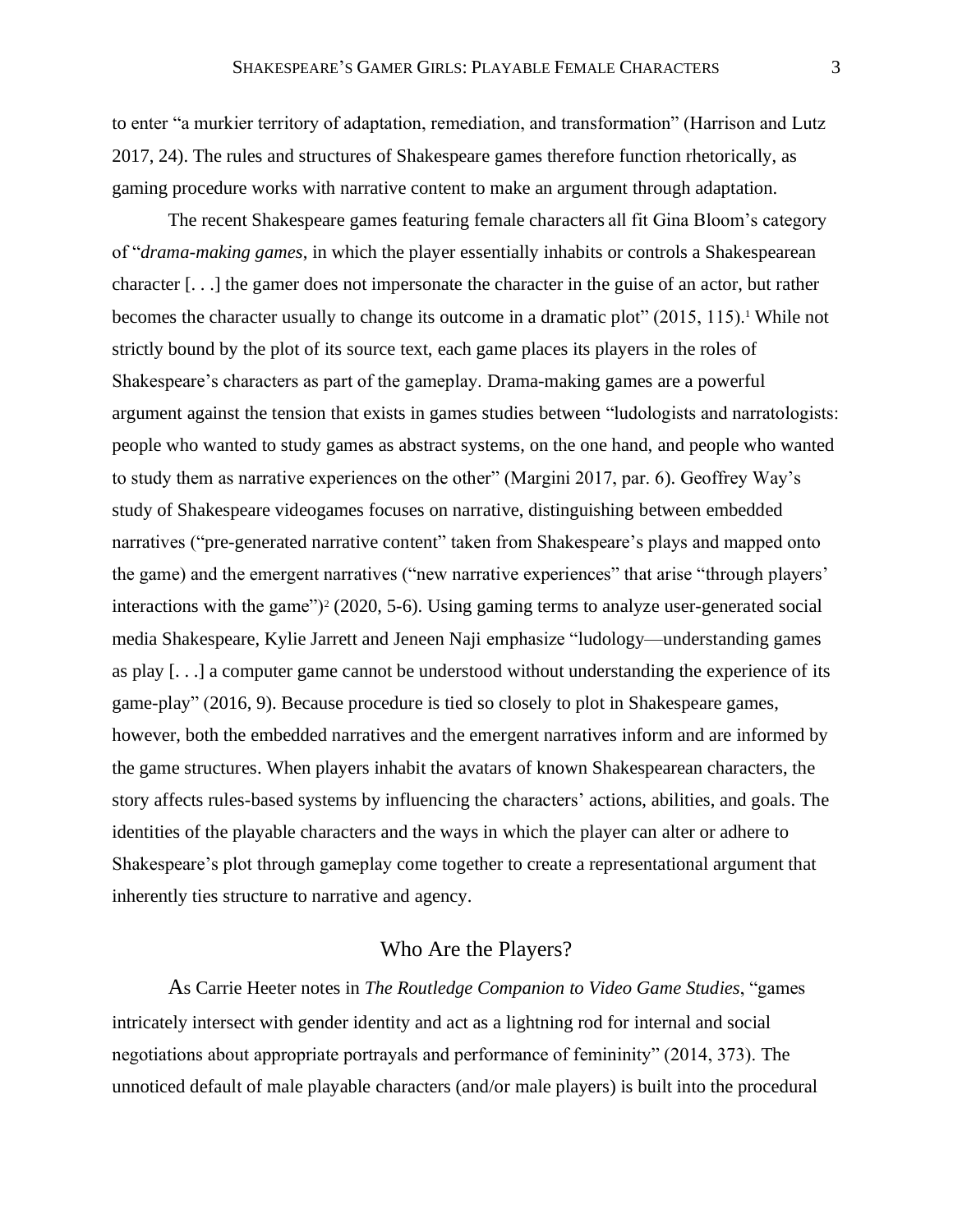rhetoric of several Shakespeare-themed games, reflecting the recurring structural and narrative patterns often found in the presentation of gender in videogames. In *Romeo: Wherefore Art Thou?*3—an online scrolling game from 2009—the only playable character is Romeo, and the goal is to collect roses and present them to a silently adoring Juliet in the final scene. The game's procedural genre is "simple collect and run;" the only Shakespearean elements are the names and the design aesthetics (Bloom 2015, 124). *Transmedial Shakespeare* blogger Judy Ick notes the game's debt to the early *Super Mario* games, explaining that "you play as the dashing titular Mario-wannabe who goes on a side-scrolling adventure complete with jumping across cliffs just to get to Princess Pea–I mean Juliet" (2011, par. 2). Designed to promote Shakespeare Country tourism, the game was a commercial success<sup>4</sup> despite (or because of) its simple procedural form, with its derivative and nostalgic use of the "woman as reward"<sup>5</sup> trope, as defined by Anita Sarkeesian in the "Tropes vs. Women" series on *YouTube* (2015).

When Ophelia is abducted by Claudius in *Hamlet or the Last Game without MMORPG Features, Shaders and Product Placement* (2010), she similarly waits passively for a "valiant videogame hero" to save her at the end of the game (Harrison and Lutz 2017, 33). Because the playable character is a time-traveler rather than Hamlet himself, Geoffrey Way explains that "the game is not designed for the player to identify with Hamlet, who is valiant but ultimately ineffective" (2020, 7). The game's structure requires the player to replace Hamlet in the narrative and succeed where Shakespeare's Hamlet struggles. The player must defeat Claudius, stay alive, and rescue Ophelia in order to win, making the procedural argument that the players must act as an anti-Hamlet to give *Hamlet* a happy ending. Ophelia functions as a classic damsel-in-distress in the style of Princess Toadstool from *Super Mario Bros.*—waiting for the playable male hero "to defeat the monsters and save the princess" (33). Sarkeesian devotes three videos to the "damsel-in-distress" trope, found in some of the most popular videogames of all time. In each episode of "Tropes vs. Women," Sarkeesian emphasizes that reading texts critically is important and healthy, and that one can denounce harmful tropes while still enjoying videogames that use them. Nevertheless, her analysis of gaming design patterns that objectify and disempower women made her a target of "hate in the form of bomb threats, rape threats, even death threats," all because she "dared to criticize something millions of us play every day" (Chang, 2015).

The backlash against female gamers reveals the dangers of assuming a male player or character default in game development and scholarship. Harassment of women in gaming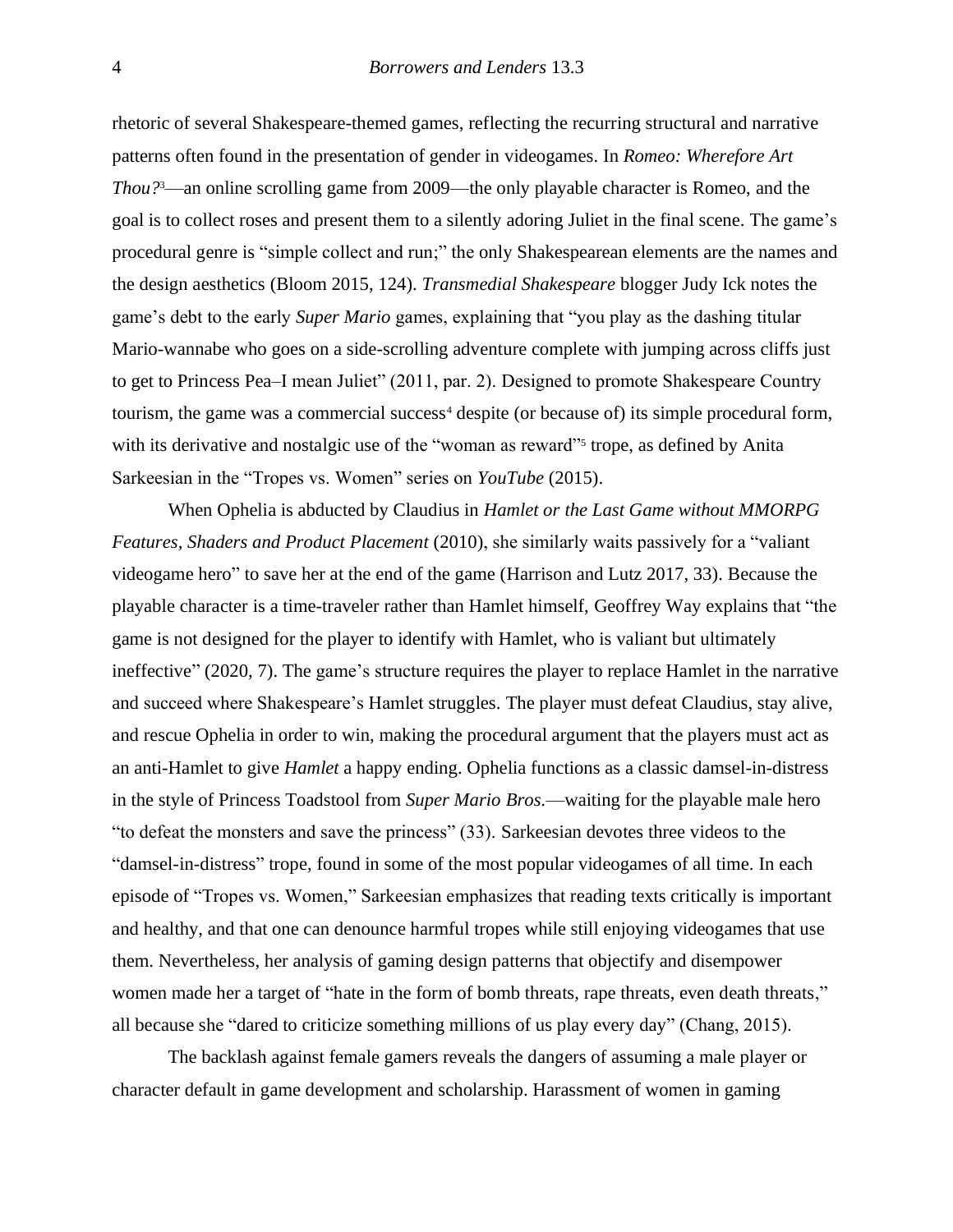escalated in August 2014, when a personal attack on game designer Zoe Quinn by her exboyfriend grew into GamerGate: a frenzied campaign of harassment directed at prominent women in the gaming world. While there was no official mission statement for the coordinated harassment, "news outlets began to describe the emergence of a 'culture war' over the diversification of gaming culture" (Todd 2015, 64). Users of #GamerGate on Twitter spoke out against efforts to address portrayals of women and people of color in gaming, citing these practices as a "conspiracy" and a form of "Cultural Marxism" (Mortensen 2018, 788). While Sarkeesian was one of the most prominent targets of GamerGate, she is only one of many women who have been harassed for criticizing videogames or (conversely) enjoying them. Game designers who want to expand their audience to include more women face "structural limitations within the industry that preclude this representation" (Shaw 2015, 5). As one female game developer notes, "GamerGate is a symptom of a deeper industry problem [. . . .] Right now games are made for men, developed for men, and marketed for men. And it's signaling to [players] that games are a space for men. That has the consequence that when women like myself come in here and ask to be represented, [male] gamers feel like it's their space" (qtd in Todd 2015, 65). Because computers and videogames were initially presented as "arenas for American men to prove their masculinity and superiority," even a minor increase in gender representation can seem like an intrusion (Kosurek 2015, 66).

Shakespeare games played no specific role in the GamerGate controversy, but I argue the co-occurrence of these games and the movement is indicative of greater changes in both Shakespeare studies and game design. That the number of Shakespeare games with playable female characters increased dramatically in 2014, the same year that female gamers were targeted for trying to make games more inclusive, is worth considering. The methods used by all of these games to incorporate a female perspective demonstrate how characters and narrative can be used procedurally to increase diversity in gaming. In his 450-page *Persuasive Games*, Ian Bogost mentions only two videogames designed for women and girls: a puzzle game "that advertised Kotex feminine hygiene products" and "a programming environment designed specifically for preteen and early-teenage girls" (2007, 161, 244). Both games targeted their female audience by using signifiers considered "appealing to girls"—"dancing and clothes" for the preteen programmers and "volleyball, painting, makeup, and ballet" for the Kotex game (245, 162). These tactics are cosmetic rather than procedural or rhetorical—the videogame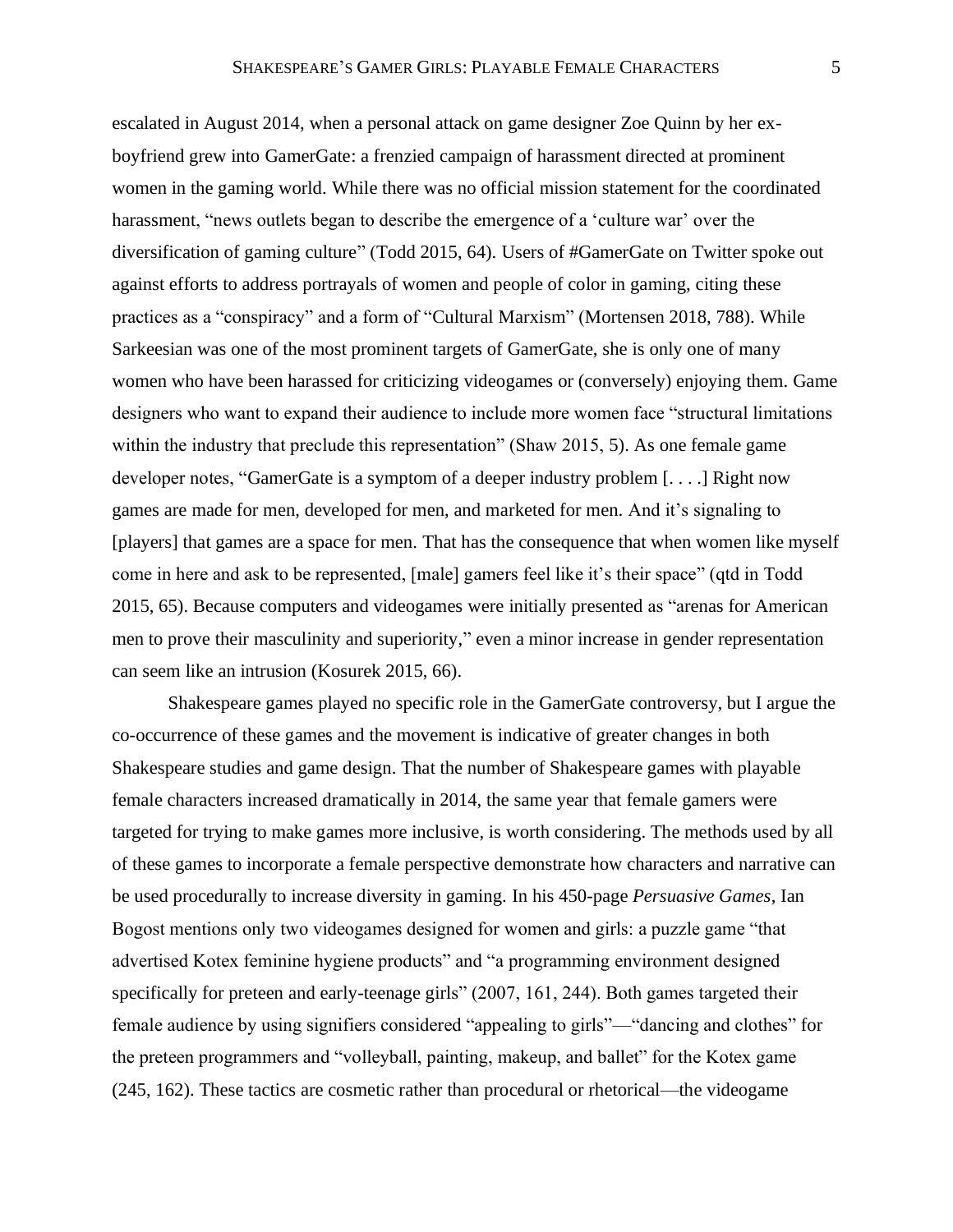equivalent of the toy store's pink aisle. In *Wordplay and the Discourse of Video Games*, Christopher A. Paul argues that changing gaming structures and procedures can increase the number of female gamers, arguing for the "importance of looking at how different modes of play can attract a different kind of audience" (2012, 154). Citing more effective strategies for creating gender-inclusive games, Shira Chess notes that "diversity of player-playable characters is key to achieving a broad audience base" because female gamers generally prefer games "where players aren't forced to play a specific male character" (2017, 49-50). Adrienne Shaw warns designers to avoid reducing representation to "the more limiting discourse of identity politics," focusing instead on "hybridity, intersectionality, and coalitional politics" (2015, 6). Playable female characters are not a one-step solution to the gender equity problems of videogame design, but paying attention to procedural structures such as the goals and actions of the playable characters will likely attract more female gamers than simply including dancing or volleyball in the visual design. That many game designers choose to avoid including playable female characters because it would add to the workload of game design simply reinforces what Amanda Phillips describes as the industry's "core belief in women as the second, ornamental sex" (2020, 151). The increased attention to the role of women in gaming by academics, critics, and pop-culture commenters echoes the focus on Shakespeare's female characters that came with feminist theory and girlhood studies. The Shakespeare games that were announced and produced at the time of the GamerGate scandal are therefore using adaptation to respond to issues of gender both in Shakespeare studies and in gaming procedures.

## What Are the Games?

In 2014, two different companies launched successful fundraising campaigns to turn Shakespeare-inspired books into games: a videogame<sup>6</sup> based on Ryan North's choosable path book *To Be or Not To Be*, and a board game based on the comic book series *Kill Shakespeare*. The revised *Council of Verona* card game was released by Crash Games with an expansion (*Poison*) and a new nanogame (*Where Art Thou, Romeo?*). Kate Chironis began posting a development diary about the game *Elsinore*, which features Ophelia (Golden Glitch 2019). Although all of the games but *Elsinore* still have more playable male characters than female characters, the increased representation indicates a shift in the rhizomatic network that Douglas Lanier describes as "the vast web of adaptations, allusions, and (re)productions that comprises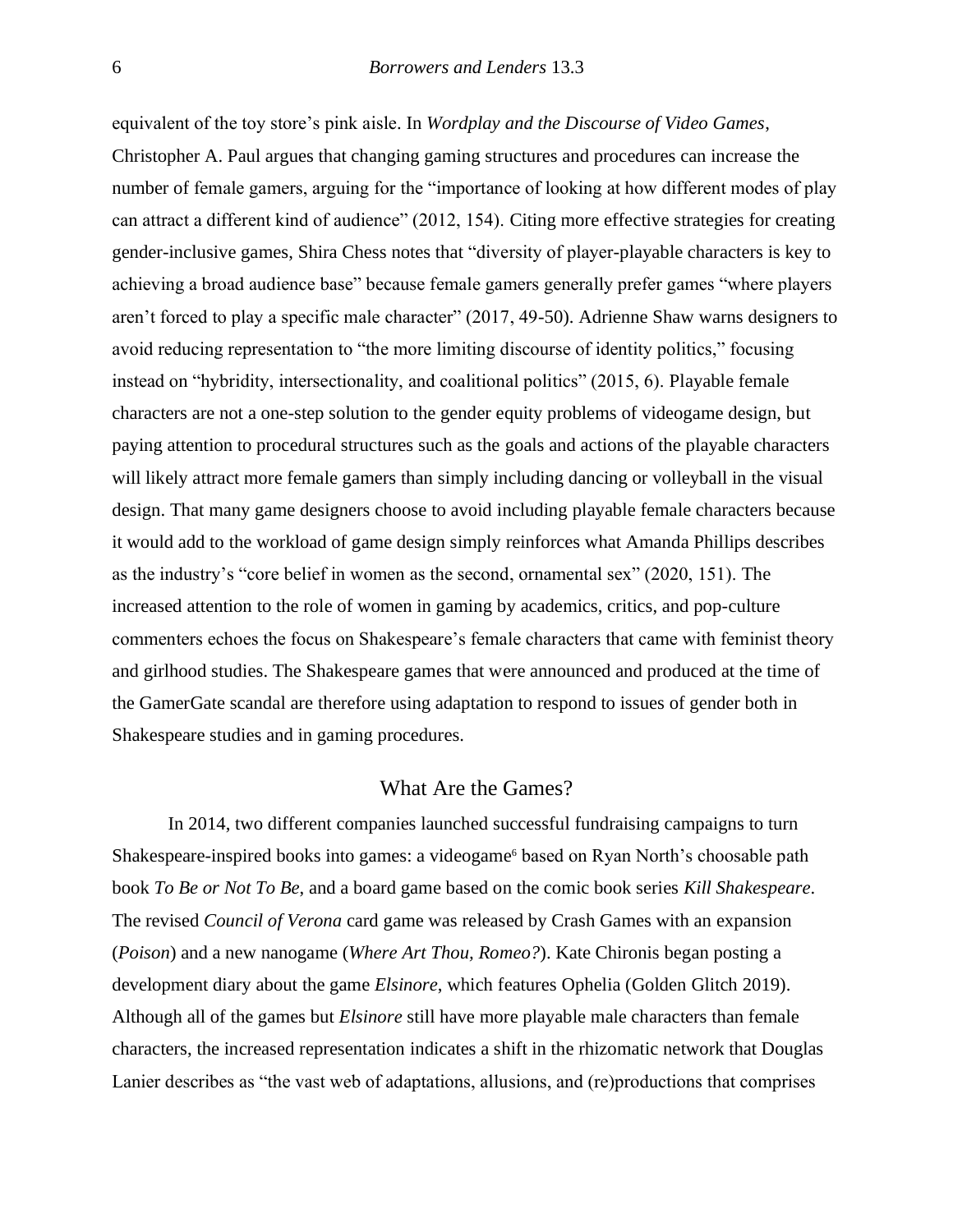the ever-changing cultural phenomenon we call 'Shakespeare'" (2014, 29). The *Council of Verona* and *Kill Shakespeare* games are the first mass market games with a playable Juliet remarkable given the number of YA novels, films, songs, and web series featuring her character, who was dubbed Shakespeare's "most famous teenage girl" by scholar Jennifer Hulbert (2006, 202).

Similarly, while there have been dozens of *Hamlet*-based games, the only game to feature Ophelia as a potentially playable character before North's *To Be or Not To Be* was an unfinished game premise presented by Benjamin Fan at IntroComp in 2003. Reviewing Fan's proposal, one blogger observed "I don't think it's possible that the full game can be written [. . .] but I am morbidly fascinated by the mere possibility of it being implemented  $[\dots]$  The goal is to, by careful monitoring of Ophelia's (yes, this is *Hamlet*) depression score, let her live through adolescence and achieve empowerment" (Shiovitz 2003, par. 1). Fan's proposal reflects the instinct to save Ophelia originated in Mary Pipher's *Reviving Ophelia*, which chronicles Pipher's experiences counseling teenage girls dealing with trauma and depression. Subtitled *Saving the Selves of Adolescent Girls*, Pipher's book made the case for intervention practices to help young women deal with the struggles of adolescence. As Christy Desmet and Sujata Iyengar explain, "Ophelia, arguably a mere object in Shakespeare's play, inspires young users of new media through their identification with and critique of Shakespeare's doomed maiden" (2012, 59). The passivity associated with Shakespeare's Ophelia dovetails efficiently with the portrayal of some female characters in gaming, which is one reason why the character functions as a damsel-indistress in *Hamlet or the Last Game without MMORPG Features, Shaders and Product Placement* (2010). As Heeter argues, "passive, cooperative, and expressive are constructs traditionally associated with females, and by extension, femininity in western culture," which naturally impacts perceptions of femininity in gaming. Where earlier Hamlet games draw upon the instinct to protect and save a passive Ophelia, the procedural rhetorics of North and Chironis function procedurally to give the player and character opportunities to change her position in the narrative.

# Ophelia in To Be or Not To Be

Laurie Osborne sums up the paradox of *Hamlet* gaming as the presumption that "the narrative tragedy of Shakespeare's play requires a certain sequence of events to be *Hamlet*, but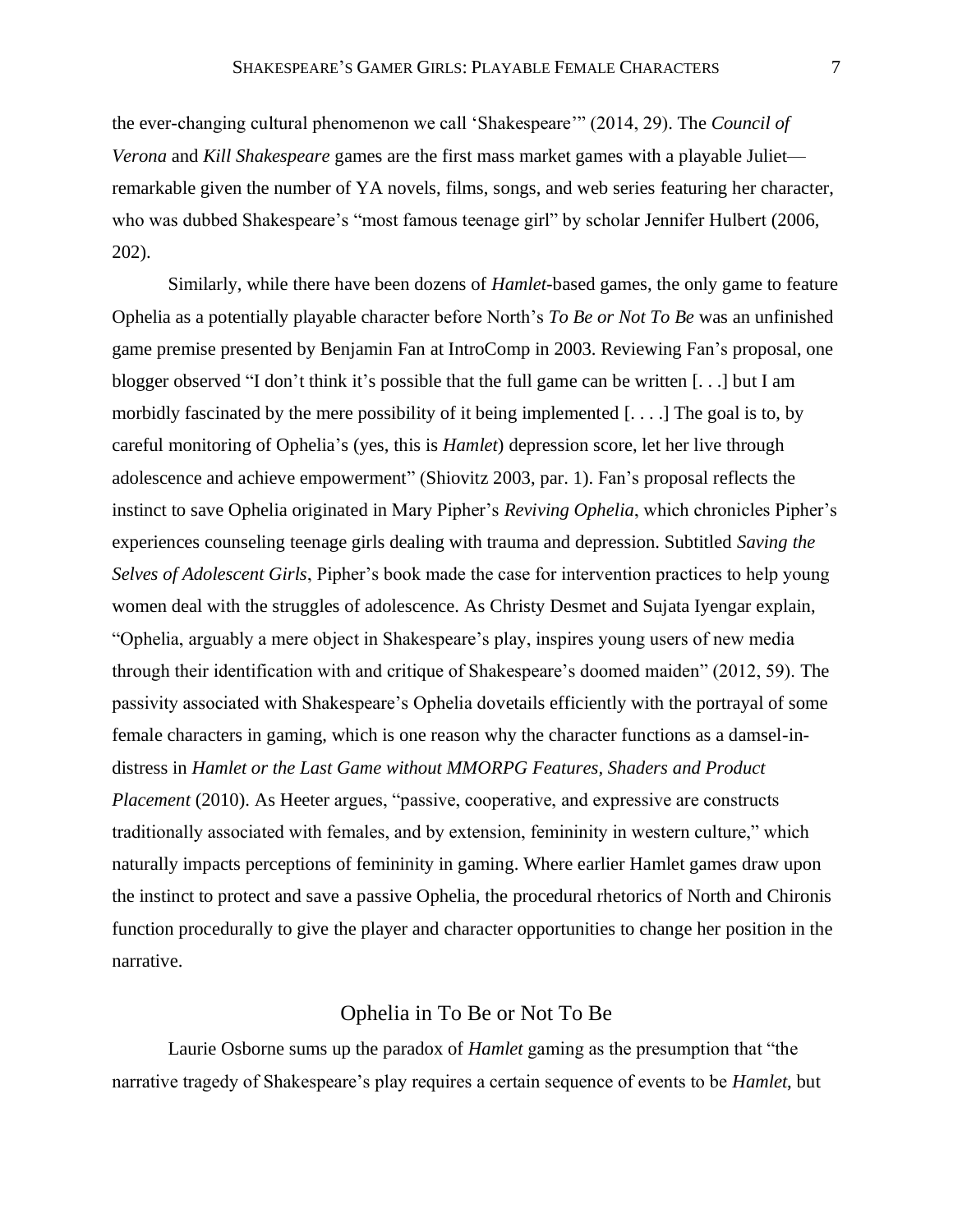interactive games and digital performance ostensibly give the player/audience the choice of action" (Osborne 2010, 51). North solves this issue by presenting hundreds of possible courses of action across the three possible playable characters. When players choose a character at the beginning of the book or the game, Ophelia's description reads: "She's an awesome lady in her late 20s, with a calm, competent, and resourceful demeanor. She's got a +1 bonus to Science, but she's also got a -1 weakness against water, so heads up!" (Tin Man 2015). Even just selecting Ophelia as a character unlocks "the 'To Be She' achievement," meaning that playing as Ophelia is necessary if players want credit for completing the game's achievements (16). One of the earliest paths available to Ophelia is to ignore the other characters and instead spend days inventing central heating by developing an accurate thermometer system for measuring temperatures in different castle rooms. In possible game endings, Ophelia could kill Claudius herself or murder everyone in the castle, including Hamlet. If the player chooses mass murder, the game narration cheers the decision, explaining that "fantasy is awesome because you can do whatever you want and not get in trouble, Kill 'em all, m'lady!! [...] You're the best at what you do, and what you do is relentlessly choose the 'kill everybody' option until there is no one left to die" (Tin Man 2015). In less violent adventures, Ophelia might become Queen of Denmark after Hamlet's death or live happily ever on a vacation in England with "stone-cold hunks and smokin'-hot babes" (Tin Man 2015). Not all choices are equal in the game, however; the narrator frequently interjects commentary that Harrison and Lutz describe as "flippant," "sanguine," and "condescending" depending on the chosen path (2017, 33-4). As Geoffrey Way notes, the narrator even "intervenes and removes players' agency, regularly protesting decisions made by Shakespeare's original characters [. . .] swinging between irreverence and critique" (2020, 19). The branching game mechanics allow players to diverge from the plot of Shakespeare's play or follow the source narrative (more or less) in its entirety for a single path, with commentary and scores that judge the player's choices.

Like the book, the game opens by explaining that North has "taken the liberty of marking with tiny Yorick skulls the choices Shakespeare himself made when he plagiarized this book back in olden times," allowing the player to follow the plot of *Hamlet* through the game (Tin Man 2015). At various points the skull next to Hamlet's choice is marked with a jaunty accessory (a party hat, a pirate hat, a Sherlock Holmes outfit, etc.) to reference a plot point. Ophelia also gets Yorick skulls in the game marking choices that correspond to the choices made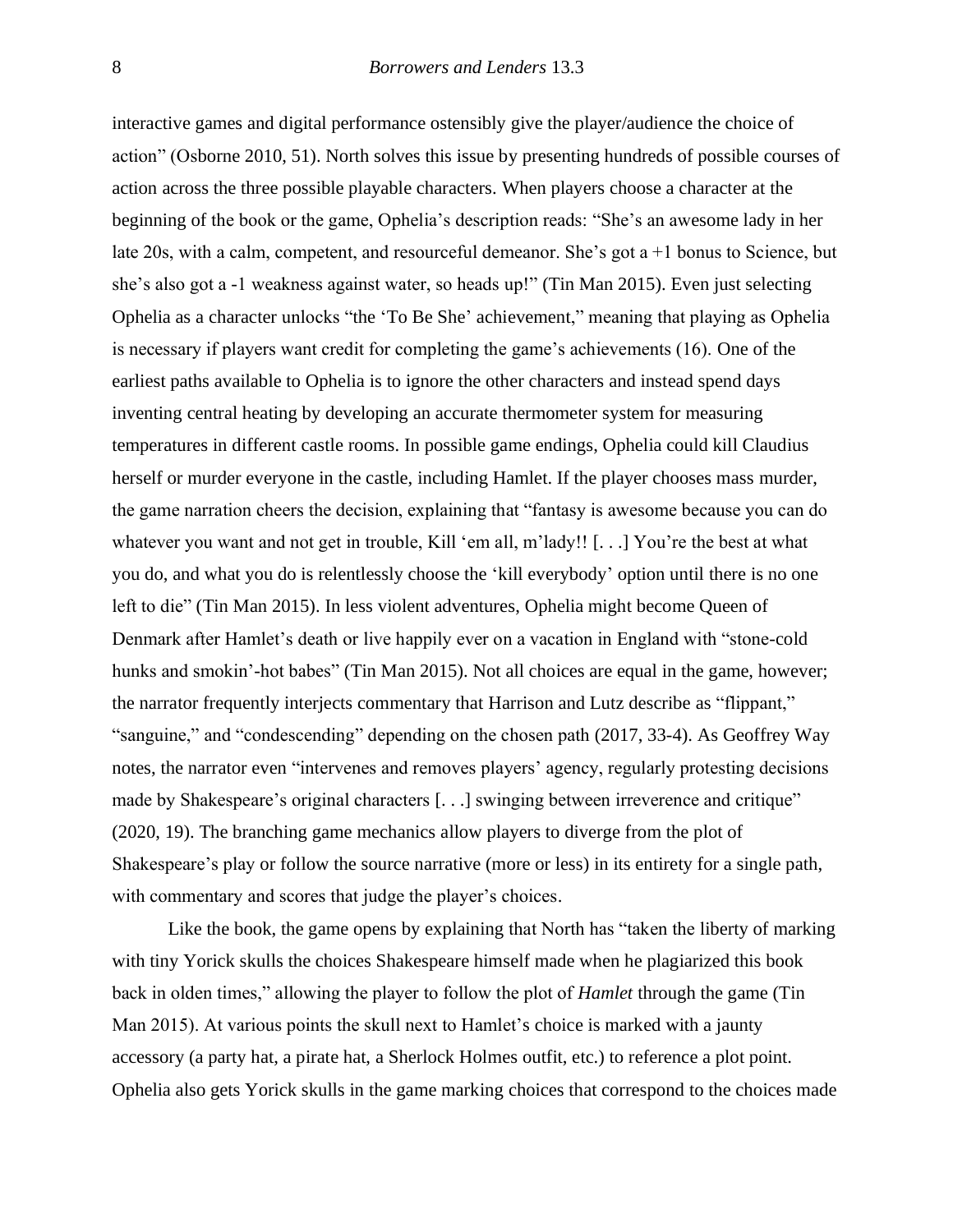by Shakespeare's Ophelia, but each of her skulls is marked with a tiny bow to distinguish her path from Hamlet's. While Ophelia's Yoricks also have bows in the book, the videogame context invites comparisons with one of gaming's first playable female characters: Ms. Pac-Man, who wears a pink bow to differentiate her from her male counterpart. Ian Bogost devotes a full chapter of *How to Do Things with Videogames* to *Ms. Pac-Man*, one of the only female protagonists addressed in the book. Describing the game as "feminist," Bogost argues that "far from being just Pac-Man in a bow, Ms. Pac-Man offers a counterpoint to the very idea of feminine roles in the videogame experience" (Bogost 2015, 42). Sarkeesian, by contrast, cites Ms. Pac-Man as the first of a series of "Ms. Male Characters" in videogames: female versions of "an already established or default male character" whose gender is their defining characteristic (Sarkeesian 2013). The bow-wearing Yoricks function as Shakespearean Ms. Pac-Mans (Ms. Pac-Men?); Hamlet's Yoricks are the standard, so they can wear any accessory other than a bow and still be recognized as a Hamlet Yorick. Ophelia's Yoricks all wear bows as a means of identifying them as Ophelia's Yoricks.

The option to follow Shakespeare's full plot to the death of the playable character is only available for those who choose to play as Hamlet, however. While both Hamlet and Ophelia begin the game with a series of Yoricks marking the choices made by their Shakespearean counterparts, Ophelia's Yoricks stop abruptly at the equivalent of *Hamlet* 1.3. Players who choose to have Ophelia sit quietly through the lectures given by Laertes and Polonius on sex and propriety are repeatedly prompted to kick the men out of Ophelia's room. Players can ignore the game narration and choose the options marked by the bow-topped Yoricks in a rough approximation of the conversations Ophelia has with Polonius and Laertes, but the choices are followed by the skeptical game narration asking "really?" and "O-okay?" (Tin Man 2015). When Polonius finally orders that Ophelia must "never speak to [Hamlet] again" because she is "too dumb to understand," the game offers one last choice:

- Slap him across his face and tell him you're not dumb and you can recognize sincere emotion in a sexual partner when you see it.
- Tell him—you'll obey? And then call him your lord. And...follow him meekly out of the room? Agree with everything he and Laertes have said, because all that stuff I wrote earlier about you being an independent woman in charge of her own destiny sounds PRETTY DUMB ACTUALLY, and you'd better do whatever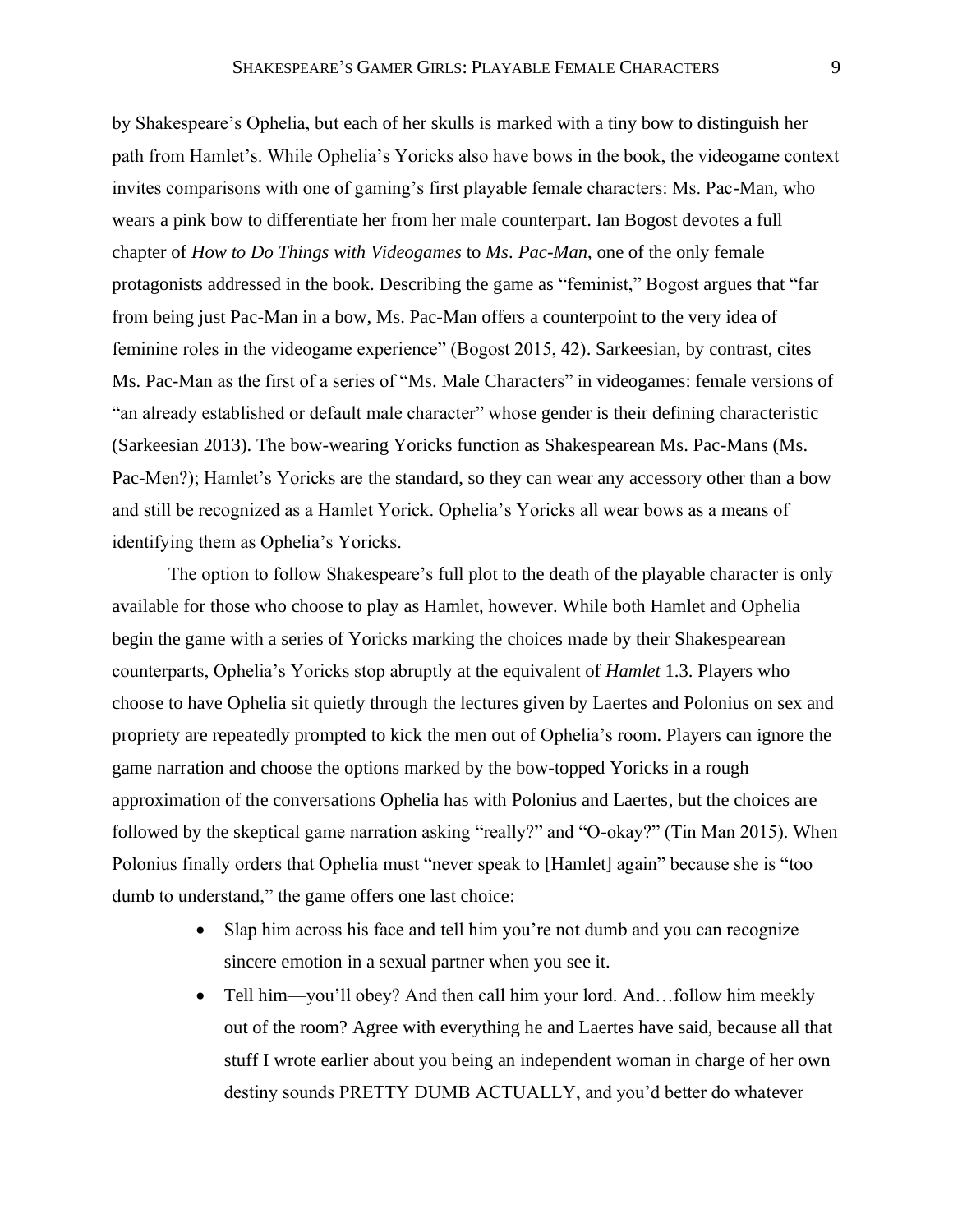someone else tells you to, because anyone other than you probably knows better about your own life than you do right? Look, I am now trying to think of the dumbest thing you can do. Please, I beg you, do not choose this option. (Tin Man 2015).

If the player follows the bow-topped skull and chooses the second option, they cannot continue to play as Ophelia. The narration cuts in with the message "Okay, you do all that stuff. Listen, I'm going to cut our losses here. You're not allowed to be Ophelia for a while. Be Hamlet" (2015). Pairing the condescending narration with the procedural step of transferring the player to a new character, North makes Ophelia's empowerment a forcible requirement of the game, punishable by restart if ignored. The restart instructions are further complicated by Tin Man Games' introduction of the Haml-o-meter, which measures "how closely players' narrative choices match the game's version of Shakespeare's original narrative [and] asserts a win-state for players that echoes the desire for fidelity to Shakespeare's play" (Way 2020, 17). The Hamlo-meter makes fidelity to Shakespeare a win for someone playing Hamlet and impossible for someone playing Ophelia. Players are permitted to make questionable decisions as Hamlet (or no decisions, in keeping with the source text), but Ophelia must reject the actions performed by her Shakespearean counterpart and follow North's instructions to rebel against her family's sexist expectations.

#### Ophelia in *Elsinore*

*To Be Or Not To Be* "suits the action to the word" through game mechanics requiring players to determine the actions of the playable characters (*Hamlet* 3.2.18). By contrast, Kate Chironis's *Elsinore* rewrites the script of *Hamlet* games by creating a time-loop adventure in which Ophelia, the only playable character, is limited by a procedural structure that prevents most direct actions. Connor Fallon, Chironis's lead designer, explains *Elsinore* originally used a branching adventure game structure, with action choices the player could make to save the other characters. The team eventually realized that the branching structure was incompatible with the time-looping element of the game and replaced it with a "hearsay" mechanic allowing Ophelia to collect information and share it with other characters. Ophelia cannot kill Claudius herself, but she can share information with Hamlet that might inspire him to kill Claudius. Ophelia cannot even break into an abandoned building on her own; she must share the information about the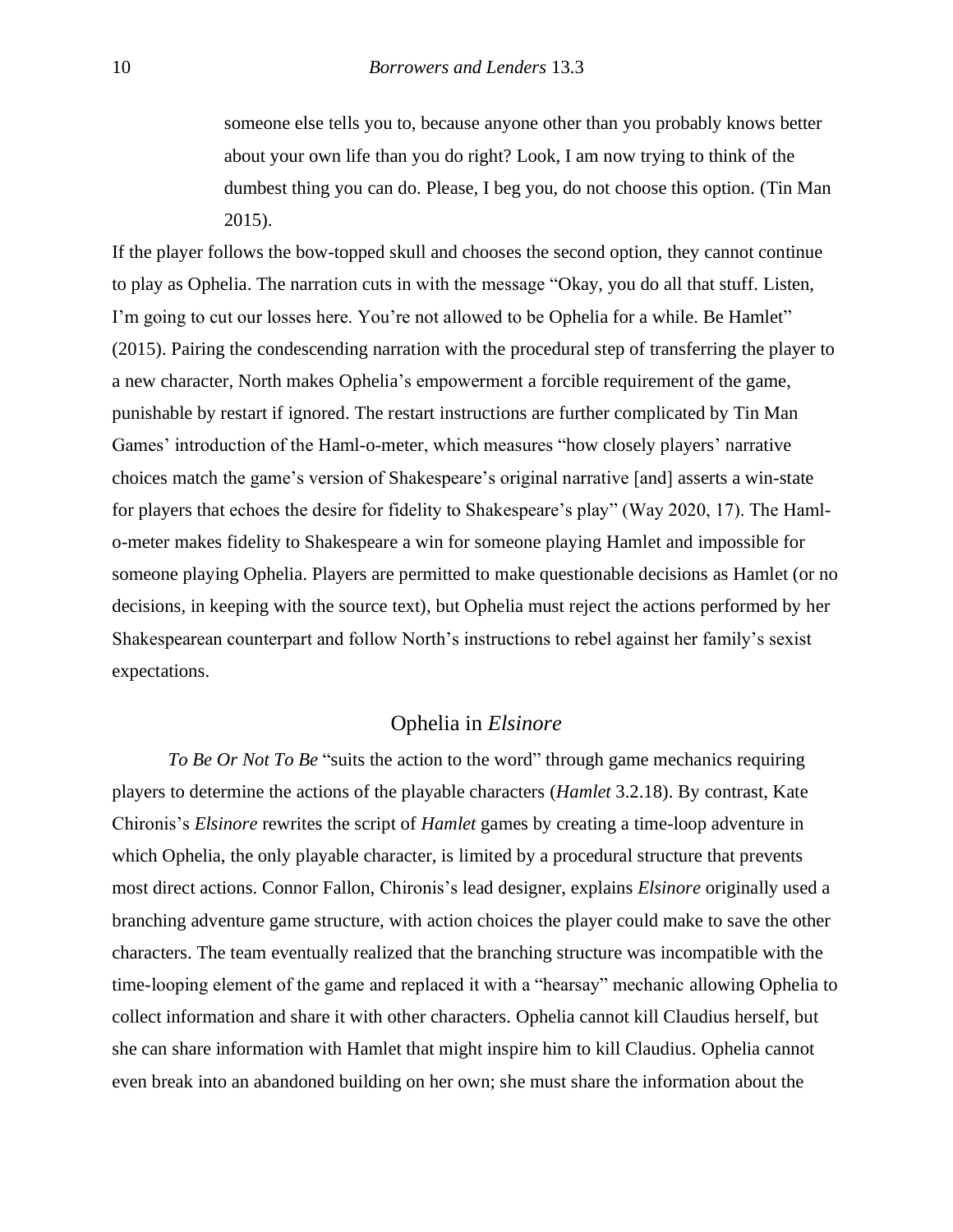building with other characters so that they break in for her. Fallon's development diary explains the procedural rhetoric of the "hearsay" mechanic:

In addition to being a better fit mechanically, this new system wound up working better for us thematically. In the original play, Ophelia was not an active participant in the events—in fact, she was marginalized or sheltered by most of the important figures in the castle…Our initial gameplay directly clashed with Ophelia's character and the social constraints of her world…where her opinions are ignored and her voice is not heard. (2014, par.10)

Here, the game's embedded narratives (scenes observed or remembered by Ophelia) fit with the emergent narratives that evolve as a result of Ophelia's conversations with other characters through the hearsay mechanic. While other characters in the story can fight or kill each other, the gaming structure prevents Ophelia from participating except as a broker of information. By preventing Ophelia (and the player) from directly taking part in the violence and action of *Hamlet*, the game builds a rules-based structure out of Ophelia's passive role in the narrative, motivating the player to find inventive ways to work around those limitations. Rather than challenging the passivity of female gaming characters noted by scholars such as Heeter and Phillips, Elsinore forces players to work against the frustrating limits placed on the character as part of the gameplay. The procedural effect of Ophelia's limitations is that "in order to create change, she has to be smart, sneaky, and subversive—and in turn, this new system helped form a more accurate Ophelia who is, overall, more nuanced in her actions" (Fallon 2014, par.10). Players cannot accomplish their goals directly in *Elsinore*, so they must learn creative approaches to problem-solving using the information available to them.

The hearsay structure is not the only obstacle stemming from the procedural rhetoric of *Elsinore*. The time-looping structure is a response to Chironis's key question: "What if there were a game which explored the futile nature of tragedy through its mechanics? The act of [. . .] failing in different ways each time, thwarted by the aforementioned tragic system—would that make for compelling gameplay?" (2014, par. 5). That Ophelia can make positive changes to her narrative and environment is empowering for the player, but because the game relies on Ophelia failing repeatedly (by dying or seeing others die), the game mechanics also simulate learned helplessness. Frustration is a key component of *Elsinore*'s gameplay, which combines the *Groundhog Day*-inspired time-looping "power fantasy where all you do is win win win, with a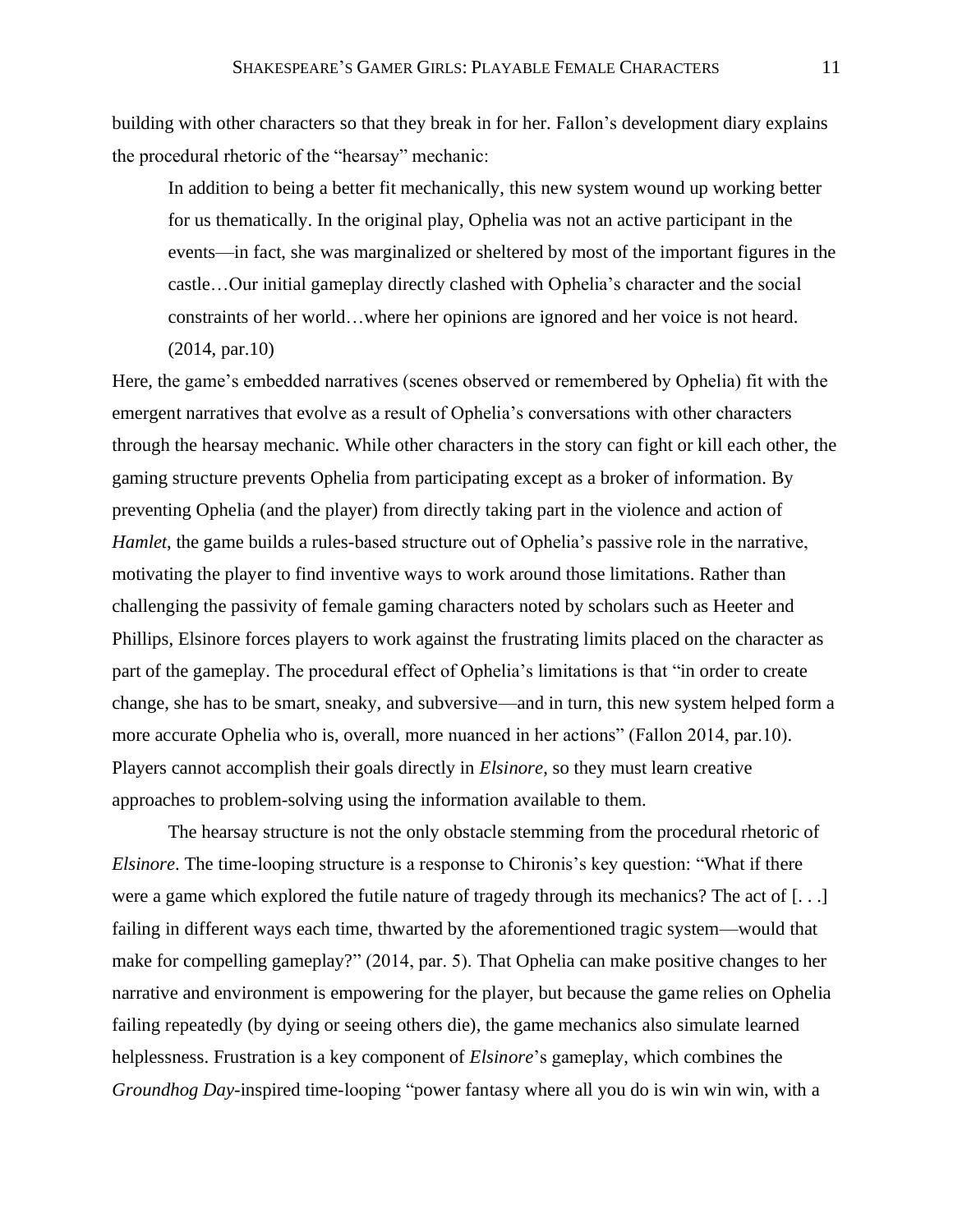tragedy where all you do is lose lose lose" (quoted in Petit 2016, par. 3). Chironis explains that players might begin the game expecting to achieve "perfect mastery" and play "puppet master" with the characters of *Hamlet*, but "you can't because the characters are still really fucked up people with their own aims and ambitions that will get in the way of your best intentions" (quoted in Petit 2016, par. 9). While Chironis's Ophelia can easily change many of the events of *Hamlet*, tragedy is constantly reasserting itself in the game, and some goals are impossible to accomplish. Bogost cites Shuen-shing Lee's assertion that a game can be considered a tragedy if it contains "a goal that a player is never meant to achieve, not because of a player's lack of aptitude but due to a game design that embodies tragic form" (quoted in Bogost 2007, 85). Bogost uses the term "the rhetoric of failure" to express the "procedural representation" of tragedy in videogames, which used to "make operationalizing claims about how things [. . .] don't work" (85). While Bogost uses the term to explain impossible-to-win games of politics and war, *Elsinore* demonstrates its application to drama-making games of literary tragedy.

The procedural structure of *Elsinore* reinforces the tragedy of *Hamlet* for the player, but it also builds in compassion and social awareness as components of gameplay. Because Ophelia cannot control the other characters by force, the player must use the available information to effect change humanely. A character can become "upset" (temporarily unresponsive) or "shattered" (devastated beyond recovery) if Ophelia reveals negative information that affects their worldview or publicly shames them (Golden Glitch 2018). Revealing information at the wrong time or to the wrong person can set off a chain of events where characters hurt themselves or each other despite the player's efforts to keep everyone safe. Chironis defines tragedy as "watching characters that you empathize with do things you don't want them to do" (quoted in Petit 2016, par. 9). Players learn to use their empathy as a tool for gameplay to predict the responses of the other characters and enact more positive outcomes that prevent at least some of the tragedies that threaten the Danish court. The diversity of the game gives players additional opportunities to observe or demonstrate empathy or awareness. To "reinterpret Hamlet for a modern audience that, I hope, doesn't want to see an all-male, all-white cast," Chironis creates a diverse cast of characters representing different races, religions, sexualities, and gender identifications (quoted in Petit 2016, par. 10). *Elsinore's* Ophelia, who is biracial, learns painful secrets about how her deceased mother was treated by the Danish court. She discusses racism with Laertes (and Othello, who appears in a prequel to his own tragedy) and considers leaving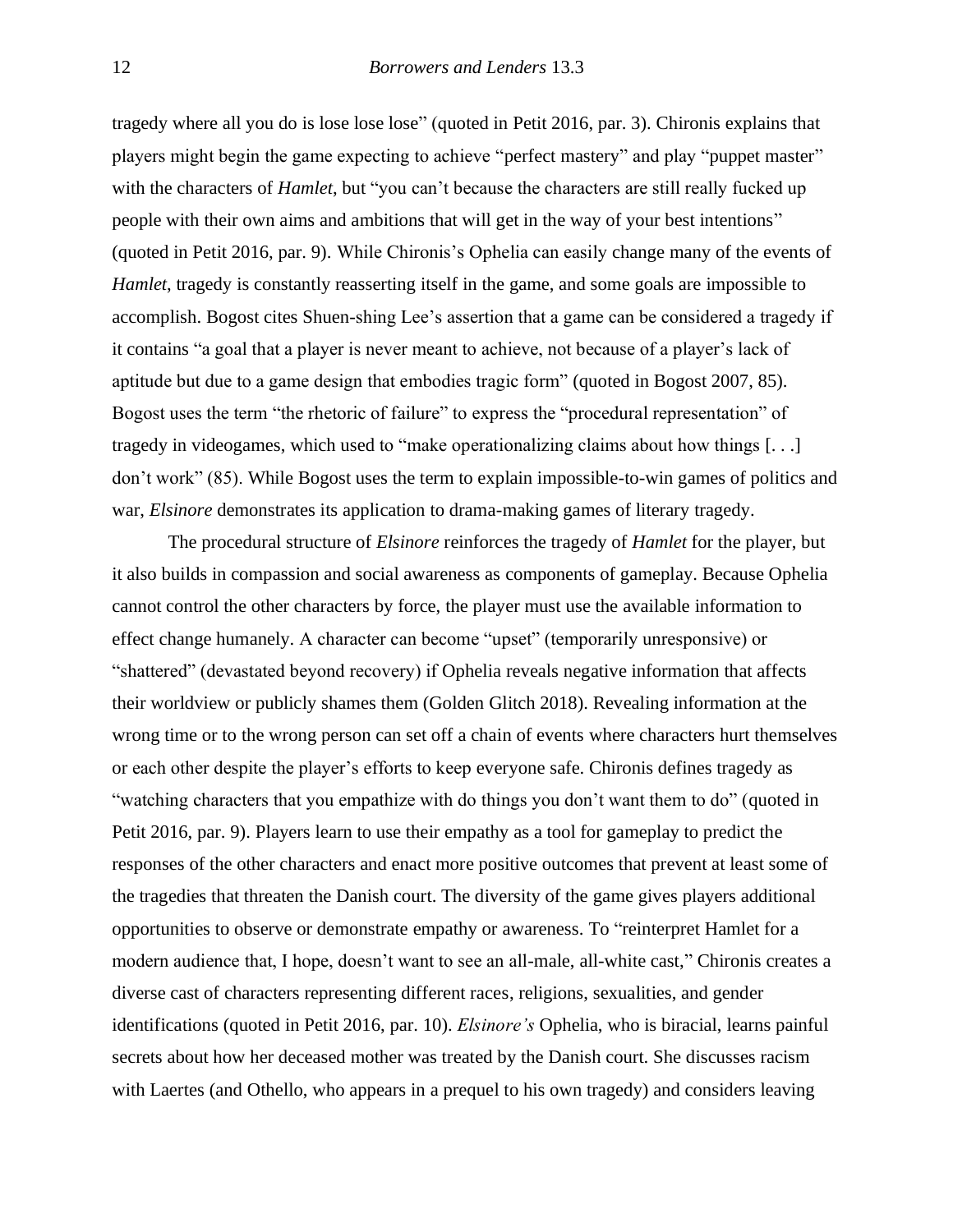Denmark for a more accepting country. As Chironis explains, "people think of history as being predominantly white and male, but it actually isn't, these people have been here all along. We're gonna talk about their stories and their experiences through the lens of *Hamlet*" (quoted in Petit 2016, par. 11). Due to the procedural mechanics, the only way to succeed at the game is to understand and respect the experiences and feelings of others.

#### The Women of Kill Shakespeare

Understanding the conflicting goals and abilities of different characters is also the key to success in the board game *Kill Shakespeare*, inspired by a series of comic books also published by IDW Games. Mark Fortier identifies the *Kill Shakespeare* comic book series as "an intermedial mashup—piling characters from a number of plays into one new work" (2014, 381- 82). The *Kill Shakespeare* game similarly serves as a mashup of procedural genres and conflicting narratives. As a semi-cooperative game, it borrows elements from cooperative games such as *Pandemic*, but also integrates competitive rules with a single winner. The premise is that the playable characters collaborate in a rebellion against Richard III and Lady Macbeth. They lose as a team if the rebellion fails. If it succeeds, the winning player determines Shakespeare's fate and is crowned Shadow King or Queen. Two of the playable characters are female: Juliet, the "dynamic speaker and resilient fighter" leading the rebel forces, and Viola, a disillusioned pirate who "believes in anarchy and trusts nobody" (IDW 2014, 18). In an example of procedure following narrative, the two characters have advantages and disadvantages matching their background stories, including places where the plot of the *Kill Shakespeare* comic book diverge from the Shakespearean source texts (such as Viola's disguise as Captain Cesario, the leader of a ruthless band of pirates or Juliet's responsibilities as commander of the rebels). As the military leader, Juliet has more authority during the bidding phase of gameplay, but less time to bid with. Viola can travel easily across water,<sup>7</sup> but she cannot command as many military troops as the other characters.

Because Juliet and Viola can become Shadow Queen if their player wins, the game departs from the comic books, where Hamlet is the Shadow King. Juliet and Viola have specific goals with the Shadow King/Queen Prophesy. Juliet "will save Shakespeare and ask him to use his power to return the land to its former glory," while Viola "will kill Shakespeare and take the quill herself so that she can rid Illyria of [Richard III and Lady Macbeth]" (IDW 2014, 18). To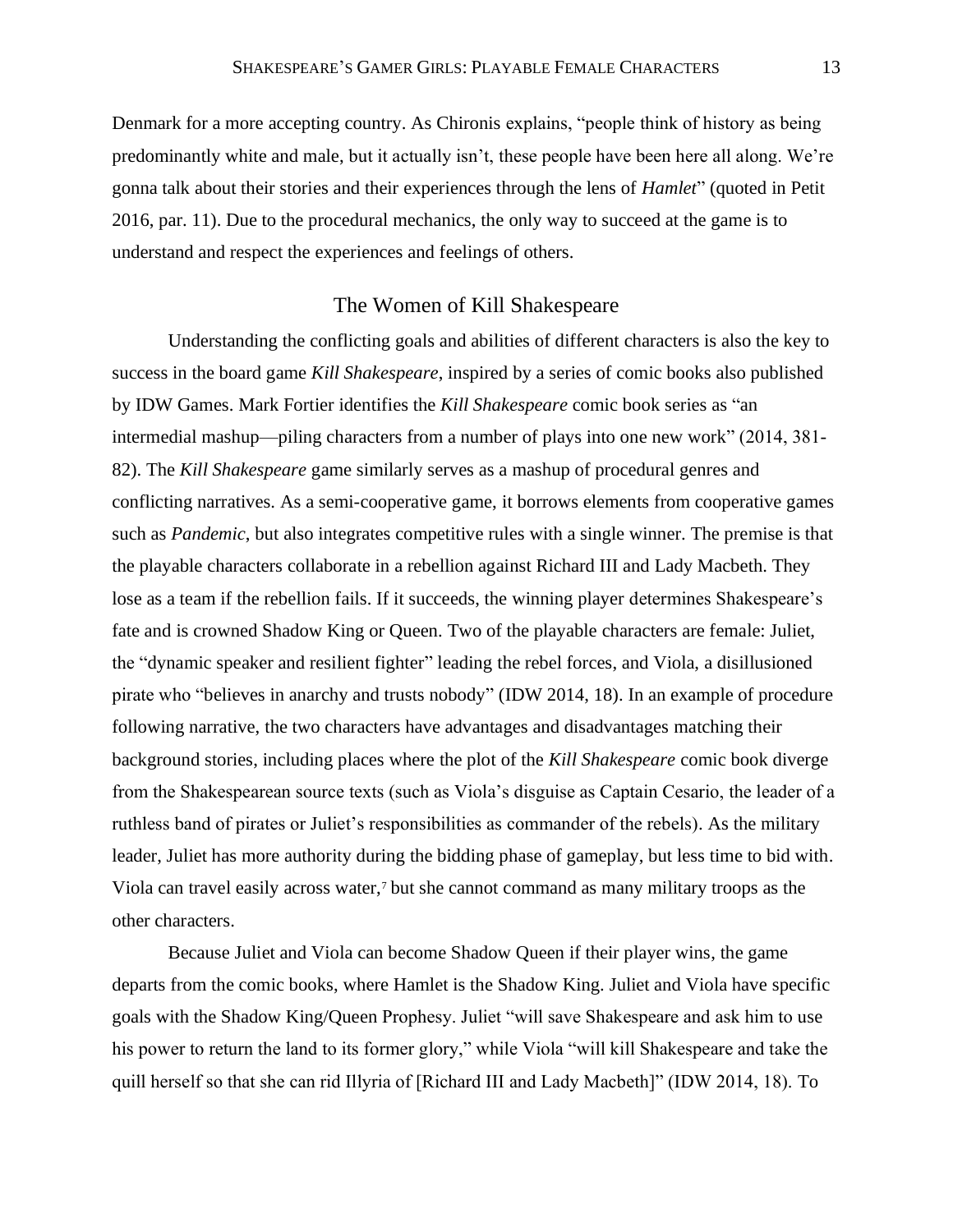win, players need to complete a series of quests, assisting nonplayable Shakespearean characters in fighting the corrupt regime. While most those quests involve male characters (e.g. Sir Toby from *Twelfth Night* and Philip the Bastard from *King John*), some of the quests focus on female characters. Players can help Katherine from *The Taming of the Shrew* escape a potential forced marriage to "the slobbering beast [. . .] Richard III's pawn Hastings" by working with her to take Hastings hostage (IDW 2014, card). Similarly, players can help Rosalind use her power of disguise to infiltrate Lady Macbeth's castle or they can work with Beatrice to steal valuable artifacts from Richard III.

Mark Fortier explains that in the *Kill Shakespeare* comic books "Shakespeare's heroes are given a chance at a do-over; they are given a second chance at life—having somehow survived the tragic events attached to their names—a chance at renewal and redemption" (2014, 382). The origin stories drawn from the comics and detailed in the rule book for Juliet and Viola each begin with the death of their male love interest, an inciting incident that leads each woman to join the Rebellion. For Juliet, the death in question comes reimagines the ending of her Shakespearean source text: "after a failed suicide attempt following the death<sup>8</sup> of her lover Romeo, Juliet was spirited away from her home, never to return. Since then the young girl has rejected Cupid for the embrace of a cause, becoming the head of the Prodigal rebellion and leading the fight to save the oppressed" (IDW 2014, 18). The death in Viola's backstory, by contrast, turns the comic ending of *Twelfth Night* into tragedy by introducing an early run-in with the game's villain, Richard III: "Viola is a woman with a secret: she is pretending to be the famed pirate Captain Cesario. Viola took the mantle of Cesario after her lover died fighting Richard's fleet and has hidden herself in the Captain's clothing ever since" (IDW 2014, 18). Using the deaths of male characters to inspire female characters inverts the "Women in Refrigerators" trope noted by Anita Sarkeesian, who details "many female characters whose random and meaningless death was constructed in order to create a more intricate storyline for a male hero" in comics and gaming (2011). In *Kill Shakespeare*, this trope is just as likely to be used for women as it is for men; both Juliet and Viola respond to the deaths of their loved ones by fighting for justice and redemption, even in painful circumstances. Their progress is measured by the Hope index, which rises or falls as different areas are liberated or lost by the rebels. The game mechanic of gaining hope as the rebellion succeeds mirrors the progression of the characters as they recover from past tragedies, literal and literary.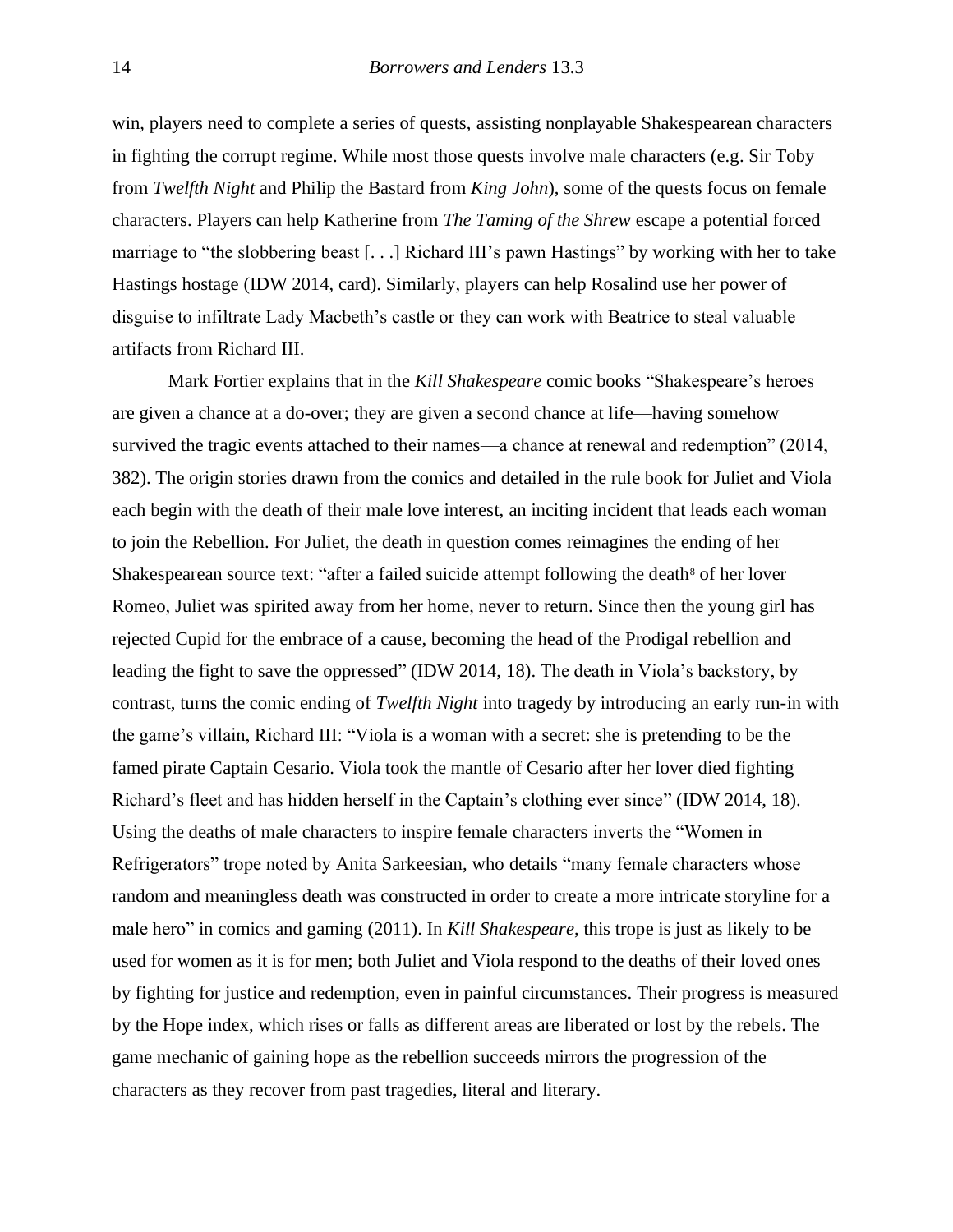# The Women of the *Council of Verona* series

Michael Eskue's *Council of Verona* series includes the original *Council of Verona* card game (2013), the second edition (2014), the *Poison* expansion (2014), and the *Corruption* expansion (2015), as well as a companion nano game *Where Art Thou, Romeo?* (2014). Rather than emphasizing an abundance of choice, these small-format games rely on limited options to simplify gameplay. Within the series, only *Where Art Thou, Romeo?* functions as a standalone game. The procedures of the nano game are straightforward, especially when compared to the complexity of *Kill Shakespeare*. One player acts as Juliet, while the others each choose one of two possible secret characters (for example, one card allows the player to choose either Tybalt or the Nurse). The character each player chooses has a stake in whether the Juliet player manages to figure out which player (if any) has chosen to play as Romeo, and players receive points according to whether the accuracy of Juliet's guess aligns with their own character goals. The game design presents Romeo as the hidden object of desire and Juliet as the searching player who must find him. This structure flips the "Woman as Reward" trope that is used not only in videogames (such as *Romeo: Wherefore Art Thou?*), but also in competing nano card games like *Love Letter*, in which the object of the game is to get a love letter to a princess. The game requires each character to take the role of Juliet for a round before the game ends. A player might play *Kill Shakespeare* many times without ever choosing to play as Juliet or Viola, but everyone who plays a full game of *Where Art Thou, Romeo?* plays as Juliet once.

*Council of Verona* does not require players to take on the role of a specific female character as its companion game does, but it includes five female characters with their own agendas and abilities: Juliet, the Nurse, Lady Capulet, Lady Montague, and Rosaline. Instead of choosing a single character before the beginning of the round or game, as players do in *Where Art Thou Romeo?* or *Kill Shakespeare*, players of *Council of Verona* take several character roles in one game, and each game requires that nearly every female character is chosen by at least one player. Each turn involves placing a character card in Exile or in the Council (while using any abilities possessed by the character) then placing an influence token on any character card with an agenda that is already in play. Character agendas relate to the final position of the character cards in Exile or the Council, and character abilities allow players to make adjustments to the positions of the existing cards and their influences. With influence markers, players use the goals and abilities of the characters and earn points by completing their agendas.<sup>9</sup> The abilities of both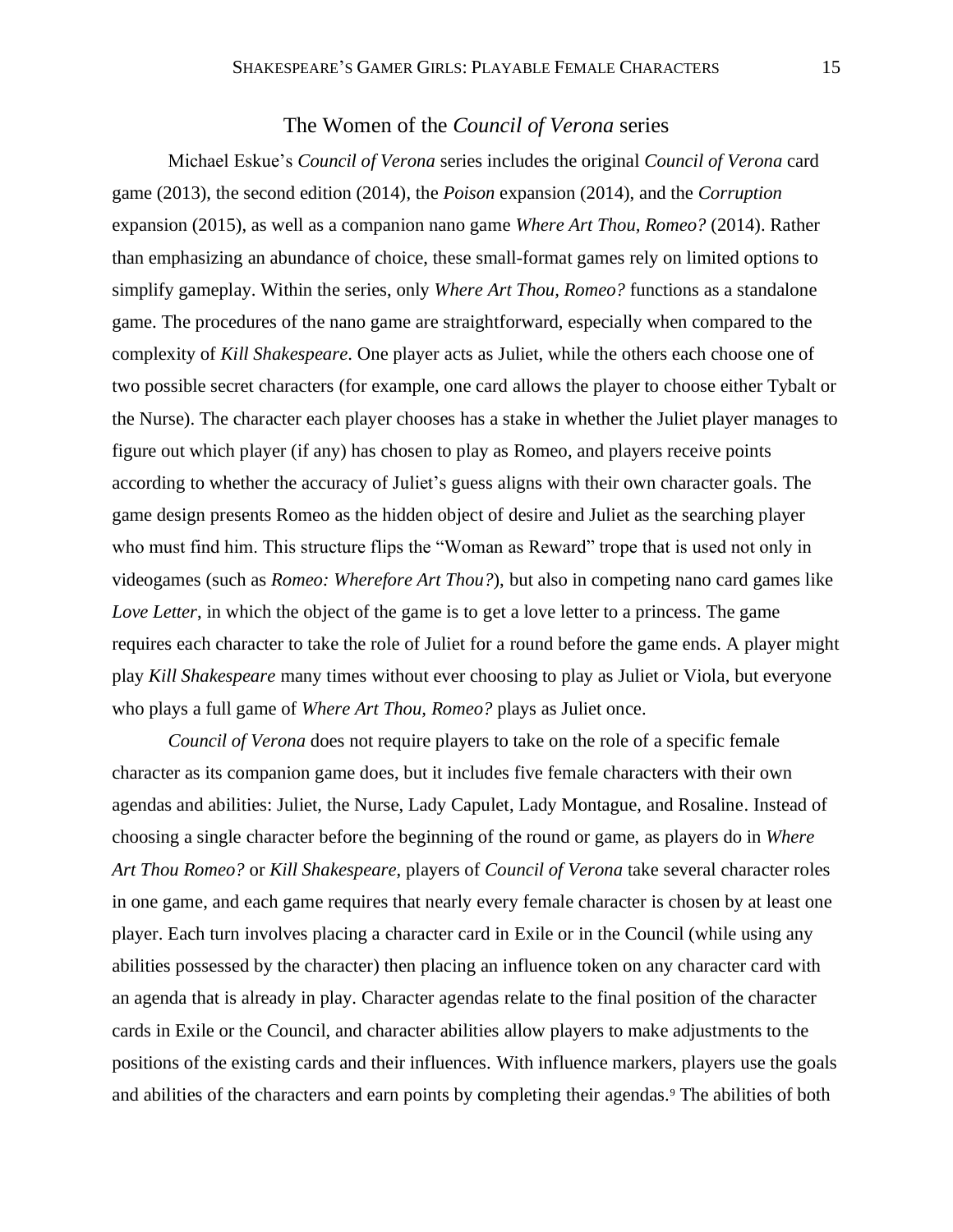Lady Montague and Lady Capulet (who can swap influence tokens) might even cause a player who played an influence token on a male character to suddenly find themselves working towards the agenda of a female character instead. With the game's two expansions, gameplay is further complicated by introducing more mechanics to change influence tokens, so the odds of playing at least one female character increase. The *Council of Verona* games incorporate minimal embedded narrative (and even less emergent narrative), but the series uses game procedures to construct versions of *Romeo and Juliet* which can be controlled by playable female characters.

# Finding and Funding Female Characters

In *Gaming at the Edge*, Adrienne Shaw issues a call to action: "the industry, as well as scholars, must treat diversity as a goal in its own right rather than the exception to the rule or the sole domain of those who are marginalized" (2015, 5). While GamerGate is an indication that some game designers and audiences are threatened by diversity, the industry is shifting to provide alternate ways of developing games that appeal to wider audiences. The increase in playable female characters is not a result just of a changing audience of gamers, but also of changes in how games can be financed or marketed. These five games were all launched through Kickstarter, an online fundraising platform allowing the general public to contribute money to unfinished projects in exchange for rewards after completion. The authors of *Spreadable Media* cite crowdfunding as a valuable resource assisting "independent artists" such as "comic book artists, game designers, authors" to target their audiences directly rather than taking top-down funding from major companies (Jenkins, Ford, and Green 2013, 251). As part of the pitch to prospective donors, each project clearly specified the playable female characters on their Kickstarter page. IGN, the first comic book company to produce a game through Kickstarter, emphasized the names of the female characters in *Kill Shakespeare* and how the gameplay uses their Shakespearean background stories (Yehl 2014, 3). The *Council of Verona* page specifies that each player takes a turn as Juliet in *Romeo, Where Art Thou?* and mentions the inclusion of Rosaline as a playable character in the second edition. Ryan North's page praises Ophelia's role:

Ophelia's adventure is as well-thought-out as Hamlet's, but rather than being a hero suffering from crippling inaction, you are a smart, self-sufficient woman who knows what she wants and is totally rad 100% of the time, and also you are dating a PRINCE. You can choose what you want to do with your life: help your boyfriend who's crying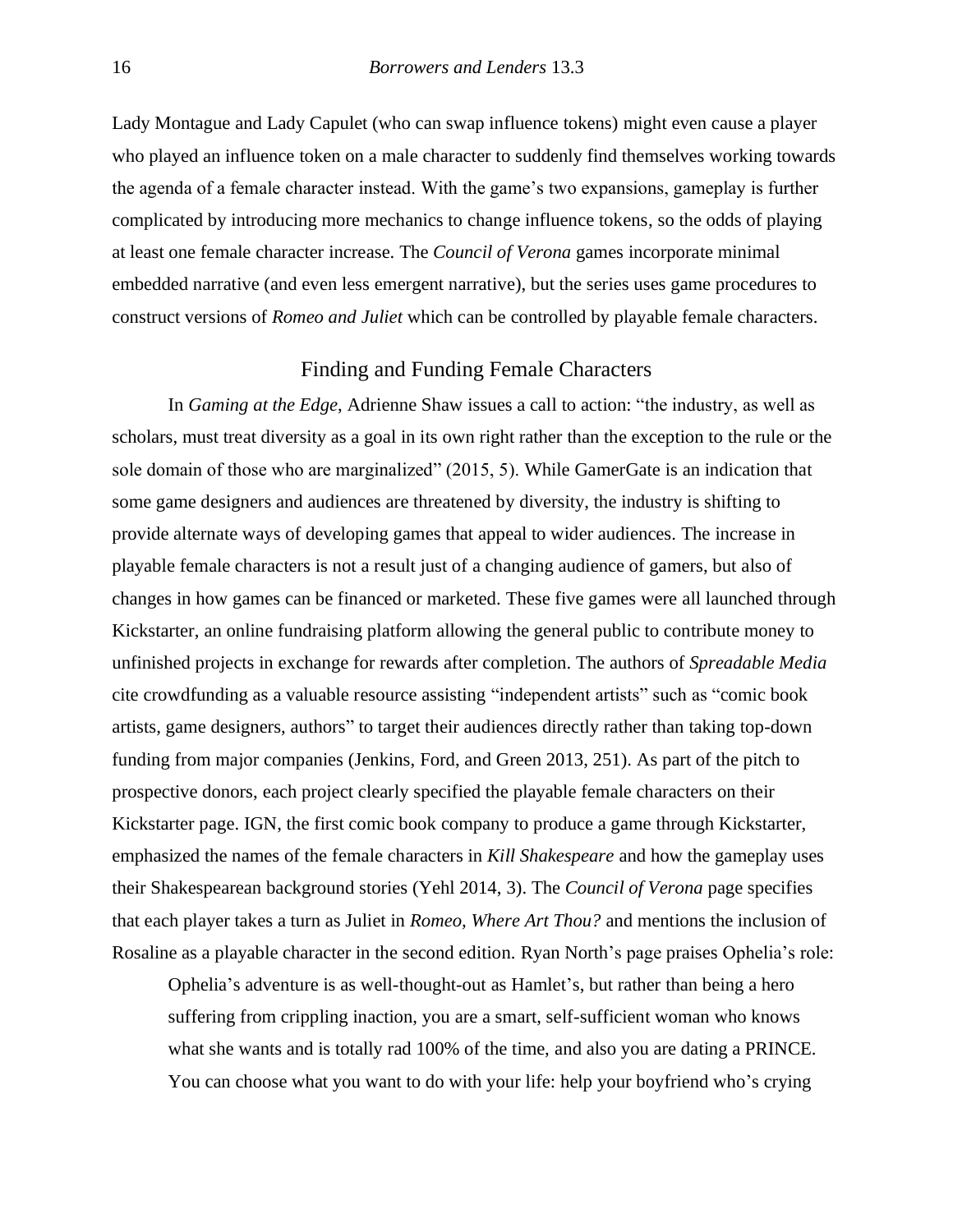about a spooky ghost, or I don't know TAKE DOWN INTERNATIONAL TERRORISTS INSTEAD?? It's nuts. It's awesome. Oh my gosh. (*To Be or Not To Be*, Kickstarter 2013)

North's enthusiastic (and somewhat defensive) description positions Ophelia as a better character choice than Hamlet. Why play a crying prince when you can be a smart, self-sufficient woman who defeats terrorists? North's assertion that Ophelia's adventure is as well-thought-out as Hamlet's is indicative of the skepticism that some players might feel about whether a game might give female characters an equal range of opportunities and actions. The fact that Harrison and Lutz's analysis of the game does not even mention that Ophelia is a playable character option is perhaps an indication the North doth protest too much on this point.

The Kickstarter page for *Elsinore* emphasized that Ophelia is the only playable character: "In *Elsinore* you play as Ophelia, a young noblewoman of Denmark [. . .] Forced to relive the same four days over and over again, Ophelia must learn to survive in Elsinore, doing everything in her power to change the future" (*Elsinore*, Kickstarter, 2015). As the only one of the games with a locked-in female protagonist, *Elsinore* is marketed as a version of *Hamlet* that Shakespeare gamers haven't seen before. The *Elsinore* development blog features a fan comment linking to the Kickstarter page and encouraging friends to contribute: "If any of you want to support a game with an awesome storyline (thanks to both Shakespeare and super creative developers) and a very diverse cast (including a WOC protagonist!!) now would be the time to do it!" (a-lost-narnian, quoted in *Elsinore* Tumblr). Chironis highlights Ophelia's identity as a woman of color by featuring her image in screenshots and artwork based on the game throughout the Kickstarter page. Chironis does not explicitly state her goal of increasing diversity in depictions of the early modern world on her Kickstarter page, but the images speak to her ideas about representation. *Elsinore* fits with the gender-inclusive game design described by Sheri Graner Ray in 2004, including "a playable female character, female designers, focus on plot and relationships, generally nonviolent play" where "very little of the violence is perpetrated by the main character" (Cox 2018, 31). These are all aspects of the game that are highlighted in *Elsinore's* Kickstarter page. That the game raised over \$32,000 (more than twice their stated goal) is evidence that there is an audience for gender-inclusive games based on Shakespeare.

As Shakespeare studies moves further from an emphasis on fidelity in adaptation towards a more rhizomatic approach, and media production shifts from a top-down model to a hybrid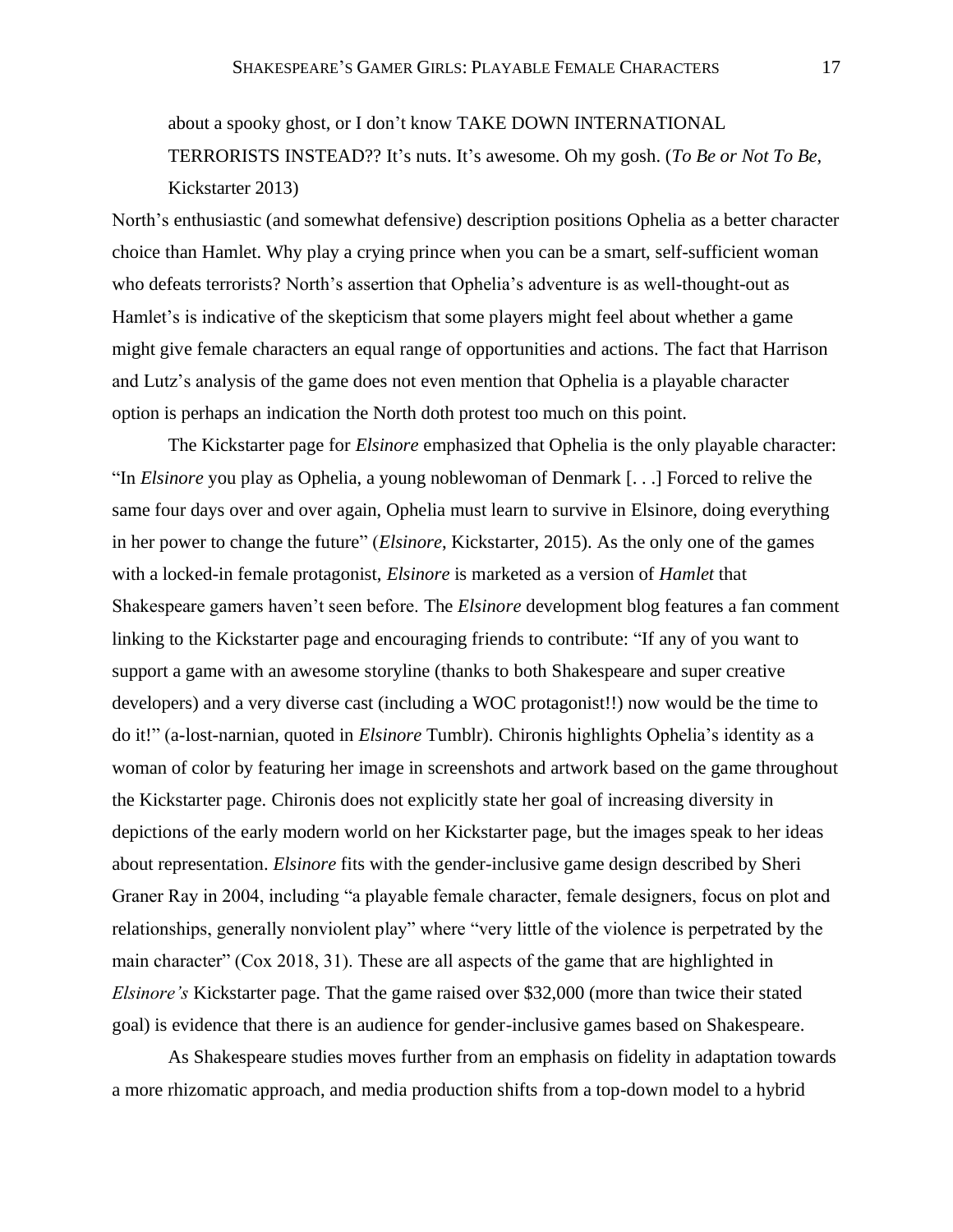model through crowdfunding and independent production, opportunities to adapt Shakespeare into innovative games that appeal to broader audiences will likely increase. Jeanette Winterson's novel *The Gap of Time*, which adapts Shakespeare's *A Winter's Tale*, presents the Polixenes character as a videogame designer who wants to create games that are "as good as books" as a way of expanding the market to appeal to more women (Winterson 2015, 38). He asks Perdita if she is a gamer, explaining that "Women aren't, usually. It's not brain-wiring, it's because games are not designed with women in mind" (192). The games described here, all in development at the same time Winterson was writing her novel, are not designed specifically or only for women. At least, they are not marketed to women in the sense that the Kotex game cited by Bogost was. And yet the decisions of these game designers to expand the choices available for their players represent a cultural shift towards a more inclusive range of games and gamers. In the aftermath of GamerGate, it makes a difference that drama-making Shakespeare games are now available that allow Juliet to pursue Romeo (or choose not to) and Ophelia to save Hamlet (or choose not to).

- <sup>3</sup> Not to be confused with *Where Art Thou, Romeo?* (the *Council of Verona* nano game I examine later in the article).
- <sup>4</sup> Within three months, the game brought more than 2.5 million players to the Shakespeare Country website; three years later the game had been played 50 million times (van Veenendaal 2012, par. 3).
- <sup>5</sup> The "woman as reward" trope presents female characters as passive objects waiting at the end of the game, sometimes with a chaste kiss or a more overtly sexual reward for the male hero
- <sup>6</sup> North's book (2013), inspired by choose-your-own-adventure books, was converted directly to a gaming interface for the game *To Be Or Not To Be* (2015), allowing players to click through their chosen adventure on a computer rather than flipping through the pages of a book. The text

<sup>1</sup> Gina Bloom differentiates *drama-making games* from "*theater-making games*," which "turn their players into creators of theatre (actors, dramatists, theater managers, or designers)" and "*scholar-making games*, which center on trivia" (2015, 115).

<sup>2</sup> Way credits game designers Katie Salen and Eric Zimmerman with the origination of these terms.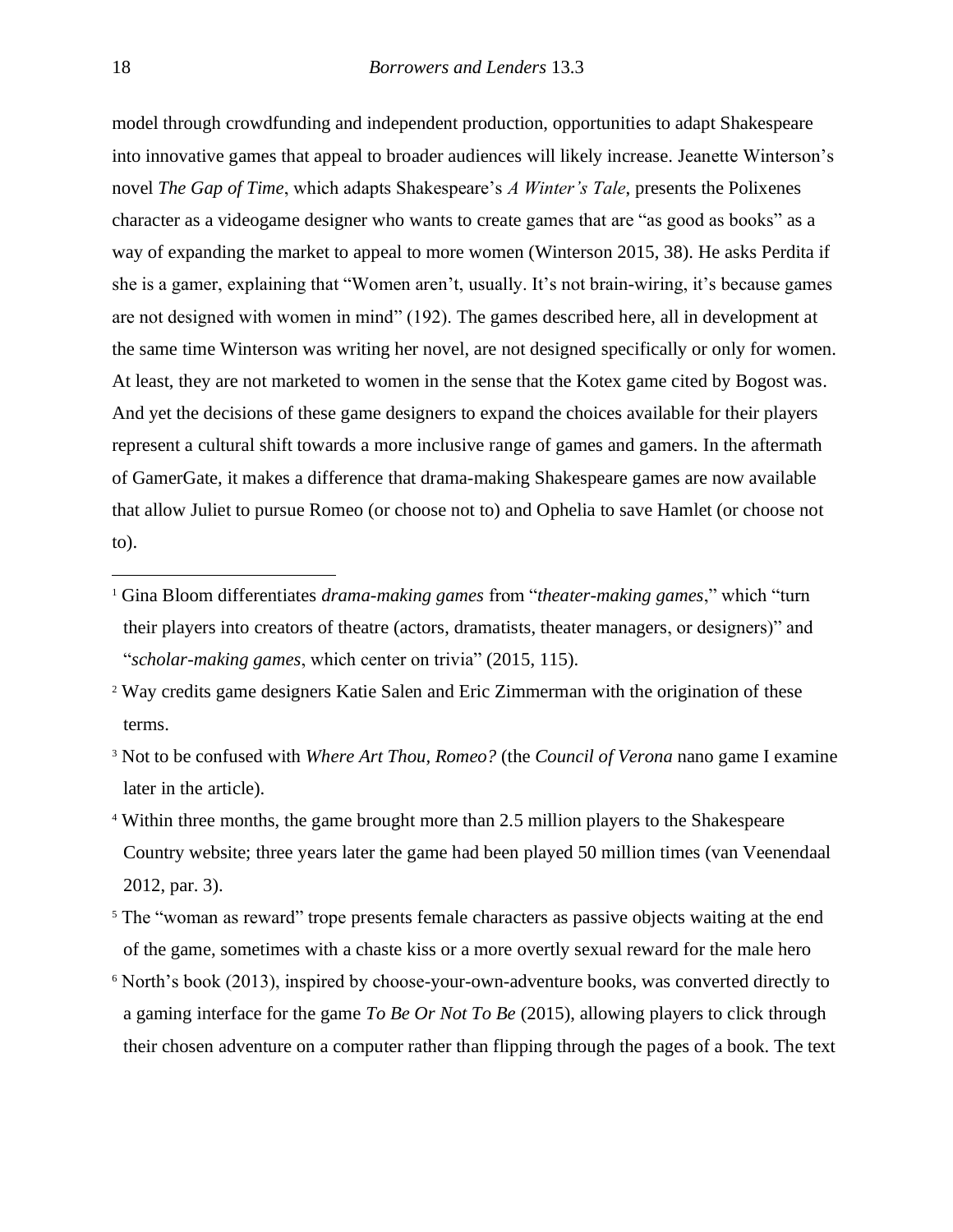of the book and the game are nearly identical, with the game even keeping lines referring to the game as a book.

- <sup>7</sup> Viola's procedural association with water also grows out of the shipwreck Viola survives in *Twelfth Night* (and the references to piracy in the play), which likely inspired her character arc in the *Kill Shakespeare* comic books.
- <sup>8</sup> Given that one of the quests in the game deals with Romeo, who turns out to be very much alive, Juliet is only motivated only by her belief that he is dead, not his actual death.
- <sup>9</sup> For example, Juliet's agenda is to be in the same group as Romeo. A player who places an influence token on Juliet's card will try to fulfill that agenda because it will result in points at the end of the round.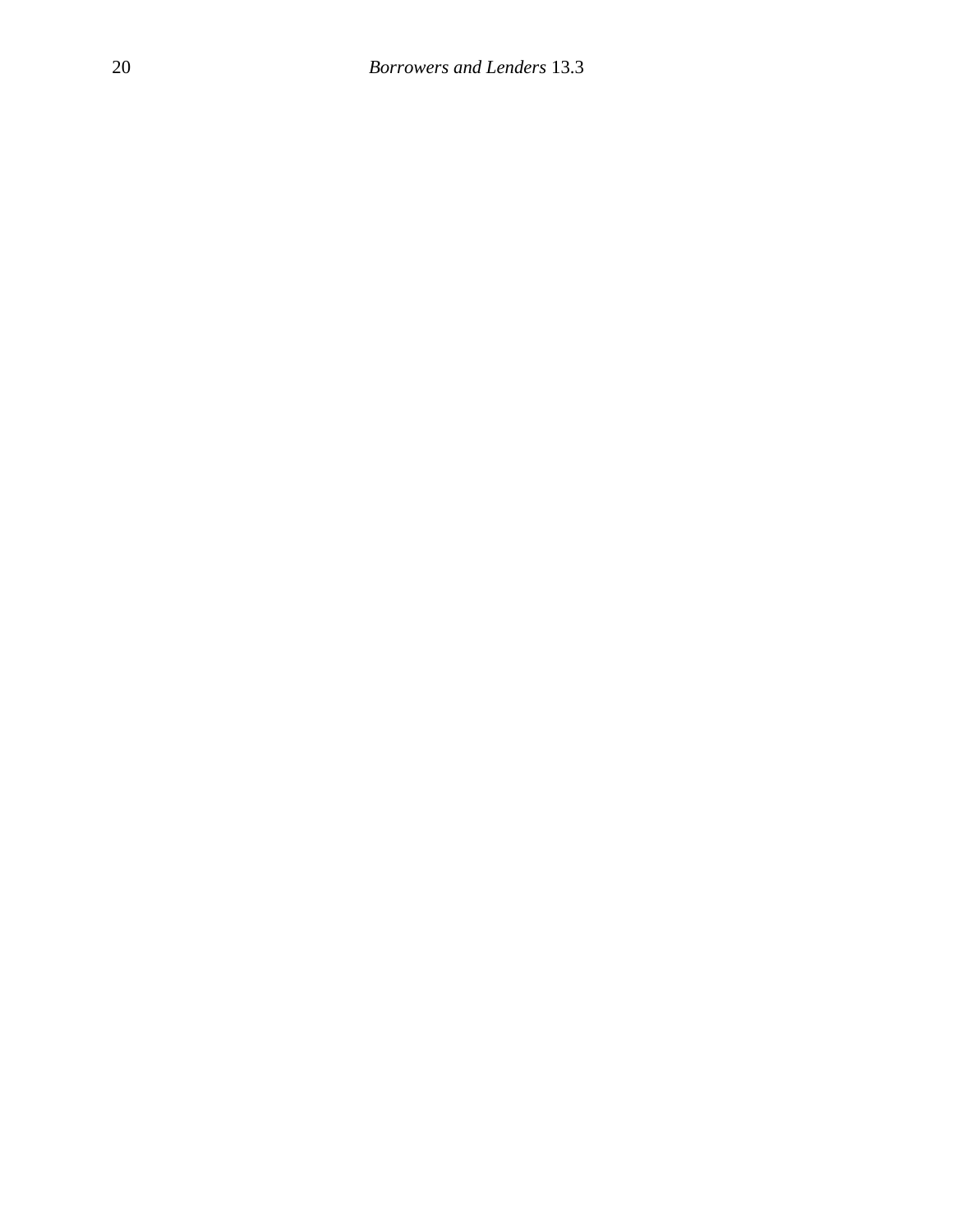## References

- Best, Michael. 2008. "Electronic Shakespeare: Which Way Goes the Game?" *The Shakespeare Newsletter*. Spring/Summer: 29, 37.
- Bloom, Gina. 2015. "Videogame Shakespeare: Enskilling Audiences through Theater-Making Games." *Shakespeare Studies*; 43: 114-127
- Bogost, Ian. 2015. *How to Do Things with Videogames*. Minneaoplis: University of Minnesota Press.

2007. *Persuasive Games: The Expressive Power of Videogames*. Cambridge: The MIT Press.

- Chang, Juju. 2015. "Sex, Violence, and Video Games." By: BYRONBYRON, PITTSPITTS, CHANG, JUJU, *Nightline* (ABC News). Airdate: January 14, 2015.
- Chess, Shira. 2017. *Ready Player Two*. Minneapolis: University of Minnesota Press.
- Chironis, Kate. 2014. "Dev Diary #1, "Beginnings" By Katie." *Elsinore Development Blog*. Game tumblr. Posted April 19, 2014. <https://goldenglitch.tumblr.com/post/83234211387/dev-diary-1-beginnings-by-katie>
- Crash Games. 2014. *Where Art Thou, Romeo?* A nano game set in the world of *Council of Verona*. Designed by Michael Eskue.
- Crash Games, et. al. 2014. *Council of Verona* (second edition, with Poison expansion). Designed by Michael Eskue.
- Crash Games, et. al. 2015. *Council of Verona* (Corruption expansion). Designed by Michael Eskue.
- Cox, Angela R. 2018. "Women by Women: A Gender Analysis of Sierra Titles by Women Designers." *Feminism in Play*, edited by Kishonna L. Gray, Gerald Voorhees, Emma Vossen. Cham: Palgrave MacMillan. 21-36.
- Fallon, Connor. 2014. "Dev Diary #2, "Interacting with the World of Elsinore" By Connor." *Elsinore Development Blog*. Game tumblr. Posted November 2. [https://goldenglitch.tumblr.com/post/101619861076/dev-diary-2-interacting-with-the](https://goldenglitch.tumblr.com/post/101619861076/dev-diary-2-interacting-with-the-world-of?is_related_post=1)world-of?is related post=1
- Fortier, Mark. 2014. "Beyond Adaptation." In *OuterSpeares: Shakespeare, Intermedia, and the Limits of Adaptation*, edited by Daniel Fischlin. Toronto: University of Toronto Press.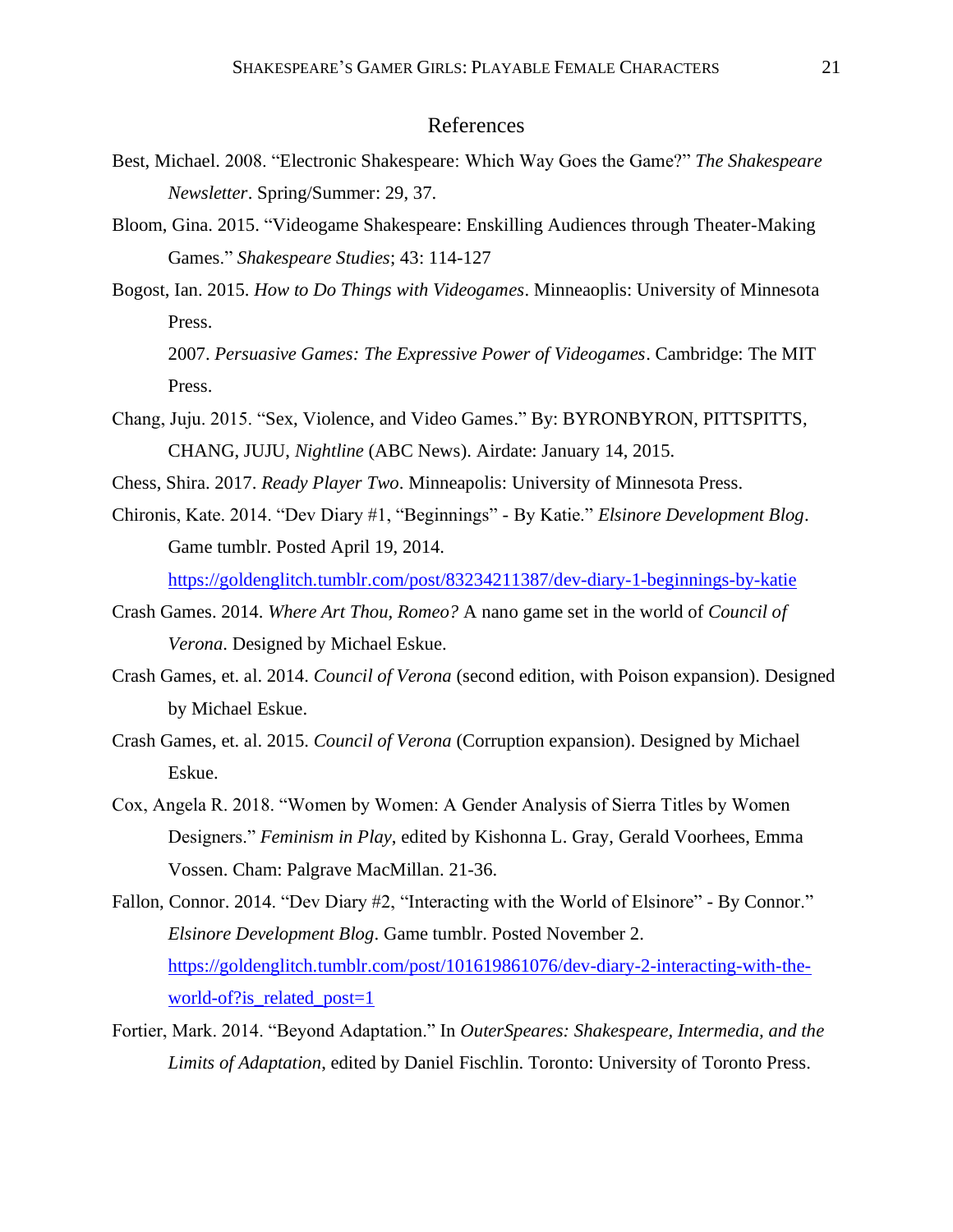- Golden Glitch. 2018. *Elsinore*. Beta Version. Steam. Windows 7 or later. Katie Chironis: Team Lead, Writer. Connor Fallon: Game Designer. 2014. *Elsinore*. Game website. Last updated 2018. Last accessed January 9, 2019. <https://elsinore-game.com/>
- Harrison, Matthew, and Michael Lutz. 2017. "South of Elsinore: Actions that a Man Might Play." *The Shakespeare User*, edited by Valerie Fazel and Louise Geddes. Cham: Palgrave Macmillan.
- Heeter, Carrie. 2014. "Femininity." *The Routledge Companion to Video Game Studies*, edited by Mark J.P. Wolf and Bernard Perron. New York: Routledge.
- Hulbert, Jennifer. 2006. "'Adolescence, Thy Name is Ophelia!': The Ophelia-ization of the Contemporary Teenage Girl." *Shakespeare and Youth Culture*, edited by Jennifer Hulbert, Kevin J. Westmore, Jr., and Robert L. York. New York: Palgrave Macmillan.
- Ick, Judy. 2011. "Shakespeare in Video Games." *Transmedial Shakespeare*. Last modified January 24, 2011.

<https://transmedialshakespeare.wordpress.com/2011/01/21/shakespeare-in-video-games/>

IDW Games. 2014. *Kill Shakespeare*. Designed by Thomas Vande Ginste and Wolfe Plancke.

- Iyengar, Sujata and Christy Desmet. 2012. "Rebooting Ophelia: Social Media and the Rhetorics of Appropriation" in *The Afterlife of Ophelia*, edited by Kaara L. Peterson and Deanne Williams. Cham: Palgrave MacMillan.
- Jarrett, Kylie and Jeneen Naji. 2016. "What Would Media Studies Do? Social Media Shakespeare as a Technosocial Process" in *Shakespeare and Social Media*, special issue of *Borrowers and Lenders*, edited by Maurizio Calbi and Stephen O'Neill. Spring/Summer, Vol. X: Issue 1.

Kickstarter. 2013-5. Pages for *Council of Verona* (2013), *Elsinore* (2015), *Kill Shakespeare* (2014), and *To Be or Not To Be* (2013). *Kickstarter*. Last updated 2019. [https://www.kickstarter.com/projects/crashgames/council-of-verona-you-influence-the](https://www.kickstarter.com/projects/crashgames/council-of-verona-you-influence-the-world-of-romeo)[world-of-romeo](https://www.kickstarter.com/projects/crashgames/council-of-verona-you-influence-the-world-of-romeo) [https://www.kickstarter.com/projects/235466673/elsinore-a-time-looping-adventure](https://www.kickstarter.com/projects/235466673/elsinore-a-time-looping-adventure-game)[game](https://www.kickstarter.com/projects/235466673/elsinore-a-time-looping-adventure-game)

<https://www.kickstarter.com/projects/breadpig/to-be-or-not-to-be-that-is-the-adventure>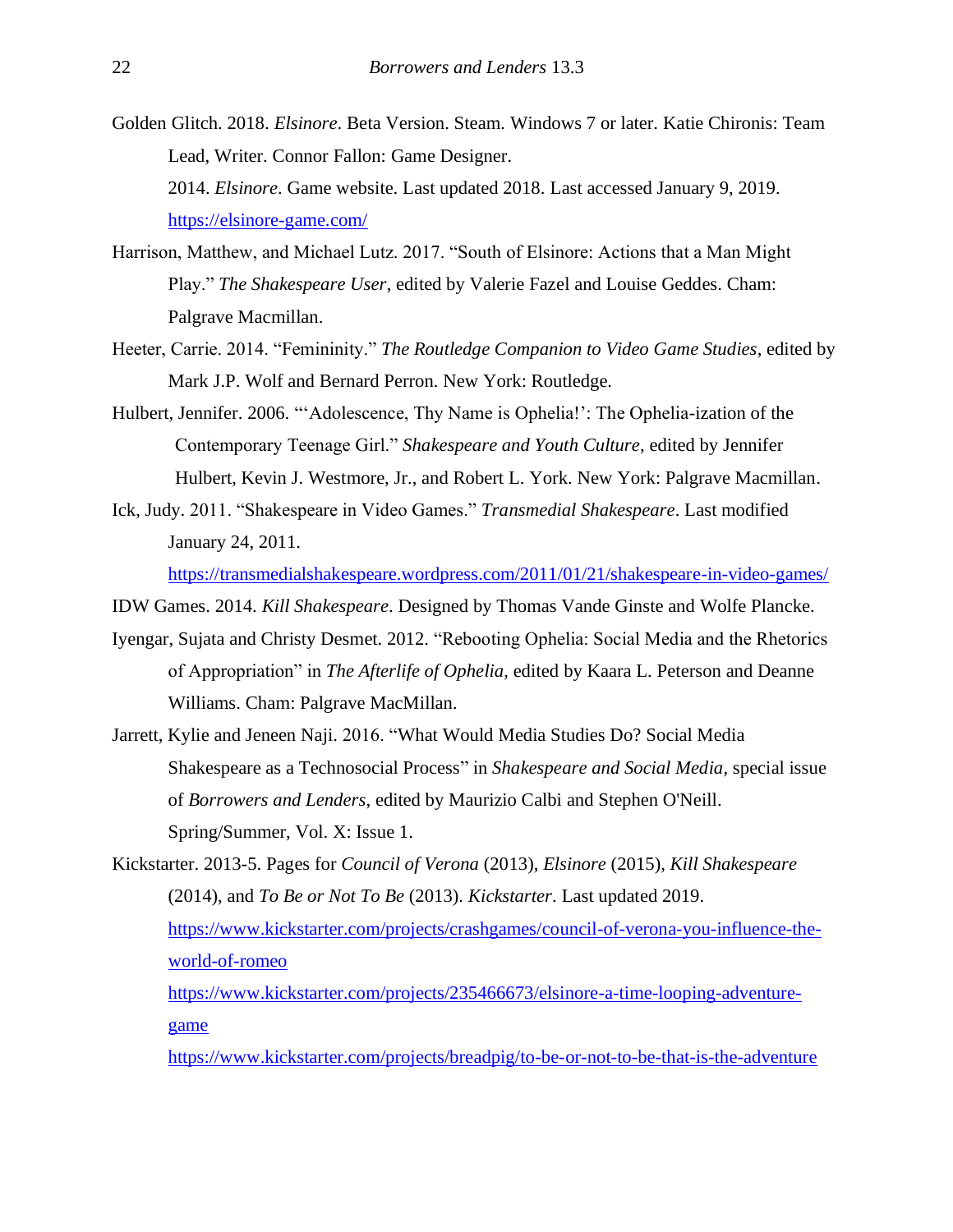- Lanier, Douglas. 2014. "Shakespearean Rhizomatics." *Shakespeare and the Ethics of Appropriation*, edited by Alexa Huang and Elizabeth Rivlin. New York: Palgrave MacMillan.
- Margini, Matt. "*Hamlet on the Holodeck*, Twenty Years Later." *The New Yorker*. August 30, 2017

[https://www.newyorker.com/books/second-read/hamlet-on-the-holodeck-twenty-years](https://www.newyorker.com/books/second-read/hamlet-on-the-holodeck-twenty-years-later)[later](https://www.newyorker.com/books/second-read/hamlet-on-the-holodeck-twenty-years-later)

- Mortensen, Torill Elvira. 2018. "Anger, Fear, and Games: The Long Event of #GamerGate." *Games & Culture*; December, Vol. 13: Issue 8, p787-806.
- Murray, Janet Horowitz. 1997. *Hamlet on the Holodeck: The Future of Narrative in Cyberspace*. Cambridge: The MIT Press.
- Osborne, Laurie. 2010. "iShakespeare: Digital Art/Games, Intermediality, and the Future of Shakespeare Film." *Shakespeare Studies* 38: 49-57.
- Petit, Carolyn. 2016. "Shaking Up Shakespeare's Balance of Power in the Upcoming Game *Elsinore*." *Feminist Frequency*. Last modified April 11, 2016. [https://feministfrequency.com/2016/04/11/shaking-up-shakespeares-balance-of-power-in](https://feministfrequency.com/2016/04/11/shaking-up-shakespeares-balance-of-power-in-the-upcoming-game-elsinore/)[the-upcoming-game-elsinore/](https://feministfrequency.com/2016/04/11/shaking-up-shakespeares-balance-of-power-in-the-upcoming-game-elsinore/)
- Phillips, Amanda. 2020. *Gamer Trouble: Feminist Confrontations in Digital Culture*. New York: New York University Press.
- Pipher, Mary. 1994. *Reviving Ophelia: Saving the Selves of Adolescent Girls*. New York: Putnam.
- Sarkeesian, Anita. 2011. "#2 Women in Refrigerators (Tropes vs. Women)." *YouTube: feministfrequency*. Last updated Apr 6, 2011. <https://www.youtube.com/watch?v=DInYaHVSLr8> 2013. "Ms. Male Character - Tropes vs Women in Video Games." *YouTube: feministfrequency*. Last updated November 18, 2013. <https://www.youtube.com/watch?v=eYqYLfm1rWA> 2015. "Woman as Reward - Tropes vs Women in Video Games." *YouTube: feministfrequency*. Last updated August 31, 2013.
- Shaw, Adrienne. 2015. *Gaming at the Edge: Sexuality and Gender at the Margins of Gamer Culture*. Minneapolis: University of Minnesota Press.